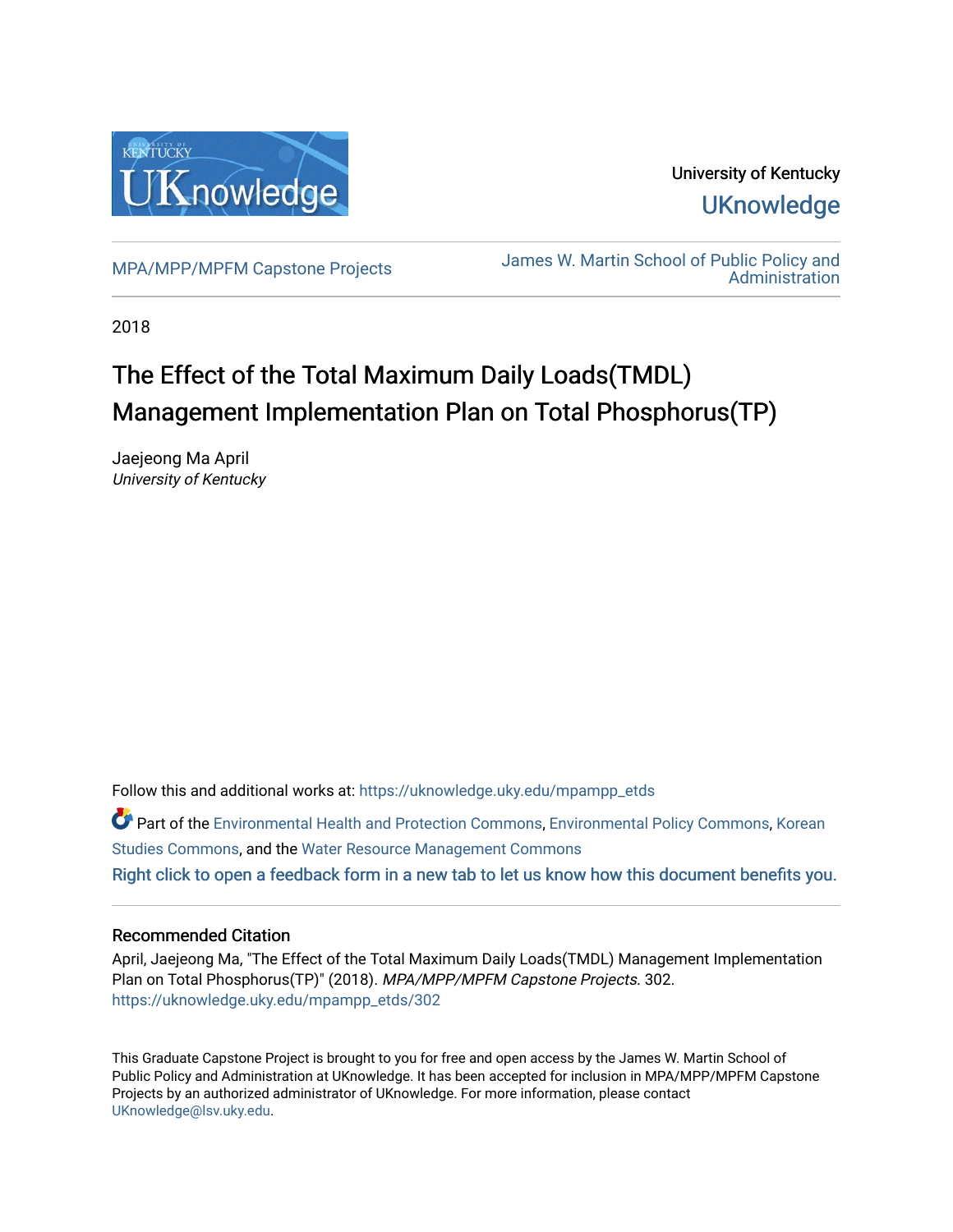# The Effect of the Total Maximum Daily Loads(TMDL) Management Implementation Plan on Total Phosphorus(TP)

Jaejeong Ma April, 2018

# Graduate Capstone Martin School of Public Policy and Administration Advisor: Professor J.S. Butler

i

Table of Contents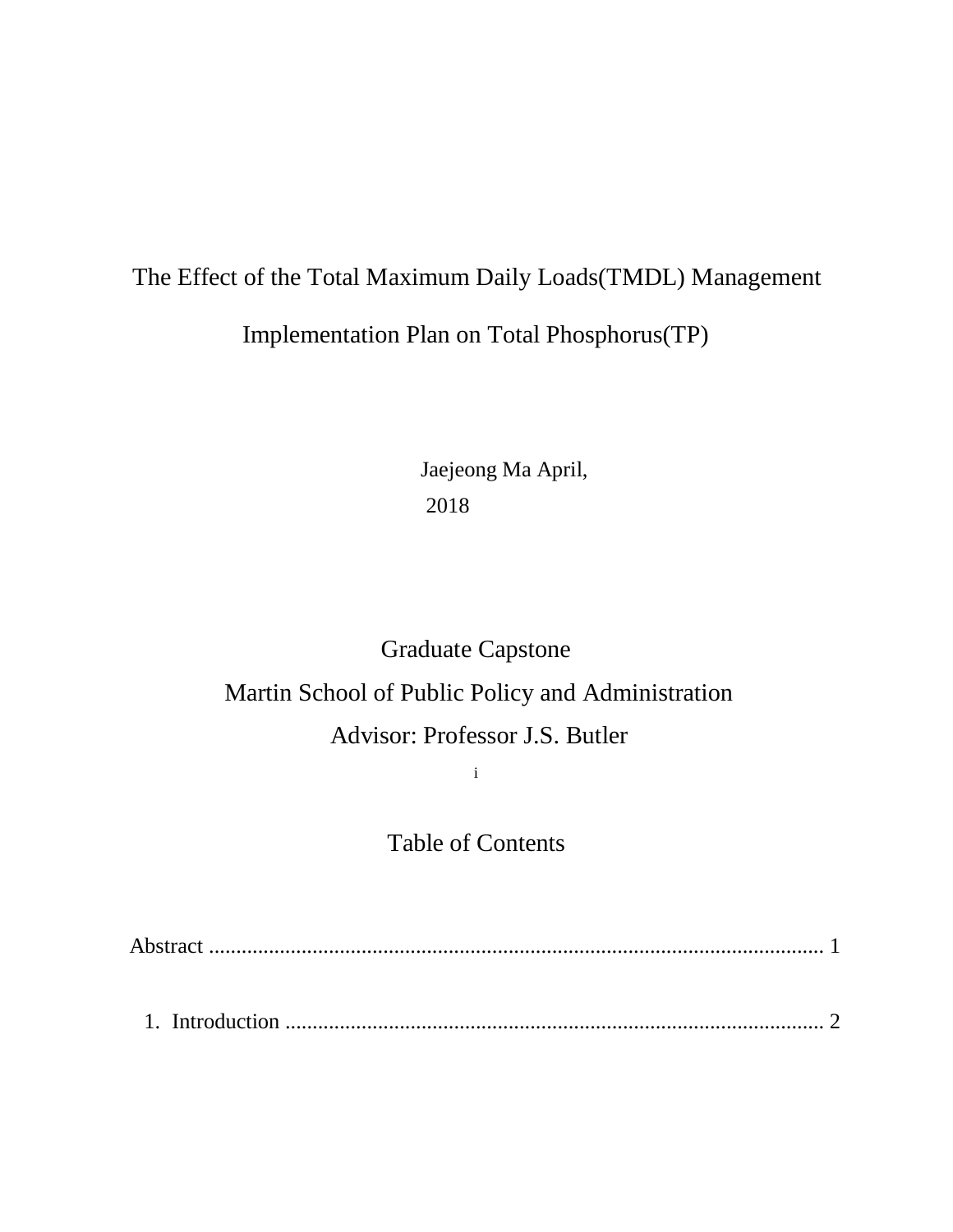| 9                       |
|-------------------------|
|                         |
| 19                      |
|                         |
|                         |
| $\overline{\mathbf{1}}$ |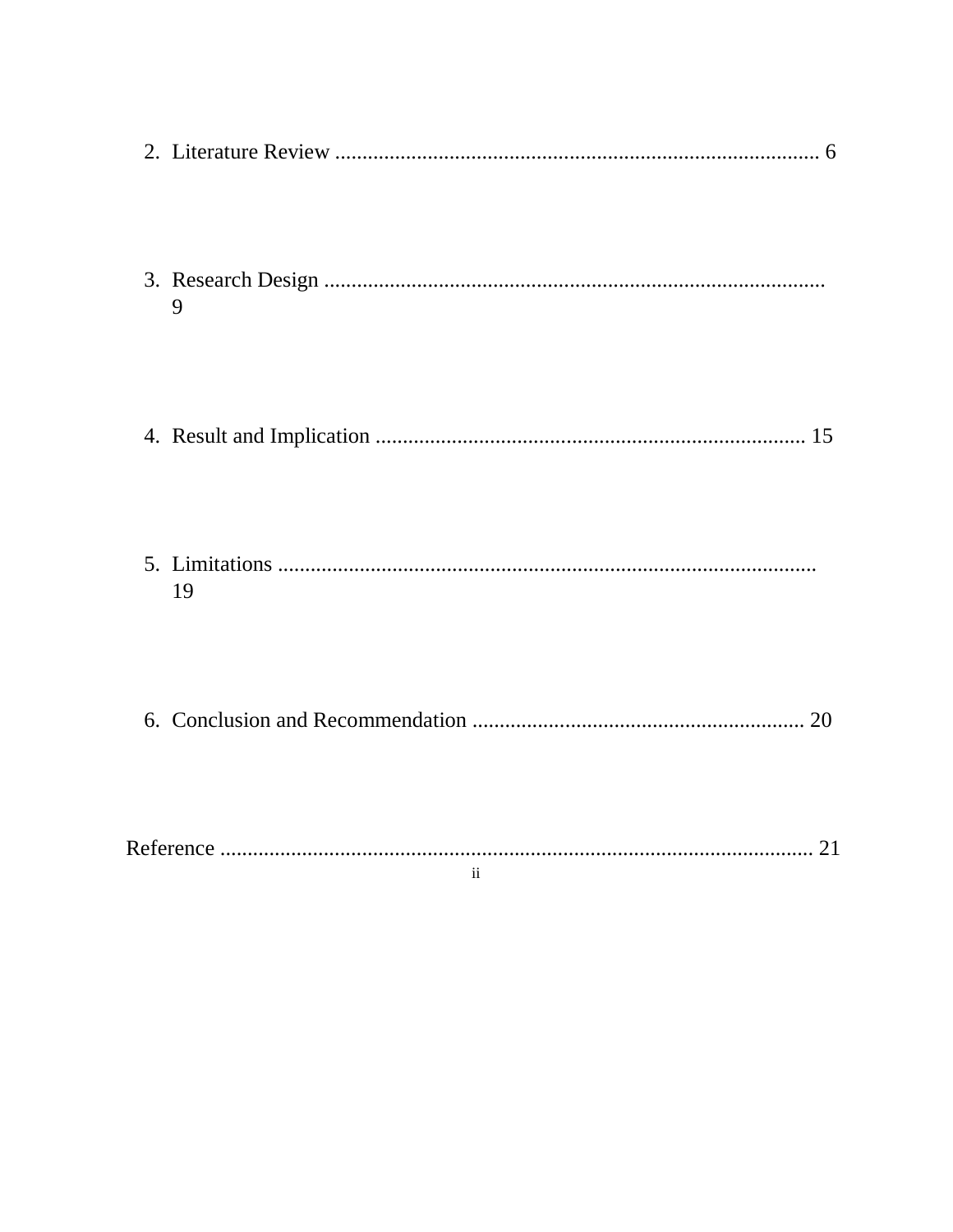#### Abstract

 The Ministry of Environment of the Republic of Korea has been making efforts to improve water quality and the health of the aquatic ecosystems of the inland waters. Establishing water quality standards for point sources and permissible wastewater emission standards to achieve the target environmental standard were part of the efforts. Nevertheless, water quality indexes such as Biochemical Oxygen Demand(BOD) and Chemical Oxygen Demand(COD) has not improved significantly. Also, harmful cyanobacteria blooms have frequently been occurred, which, in particular, has brought people to lose faith in the environmental policy and has created anxiety about drinking water. As the solution, the government introduced the Total Maximum Daily Loads Management(TMDL) System for the major rivers in 2004. In the system, if water quality is worse than a target water quality, the local government should establish a TMDL implementation plan to limit pollution loads into the streams.

In this paper, I use a difference-in-difference approach to investigate whether the implementation plan for TMDL on total phosphorus (TP) was effective in reducing TP concentration. For that, I constructed a balanced panel data from three rivers in Korea from 2004 to 2015. Also, a fixed effects model was employed to handle the unobserved variables. The results show that the TMDL policy has a statistically significant effect on reducing TP concentration. It may be suggested that for the health of people and aquatic ecosystems, the government may need to expand the TMDL implementation plan to all regions where people rely on rivers for their drinking water. Even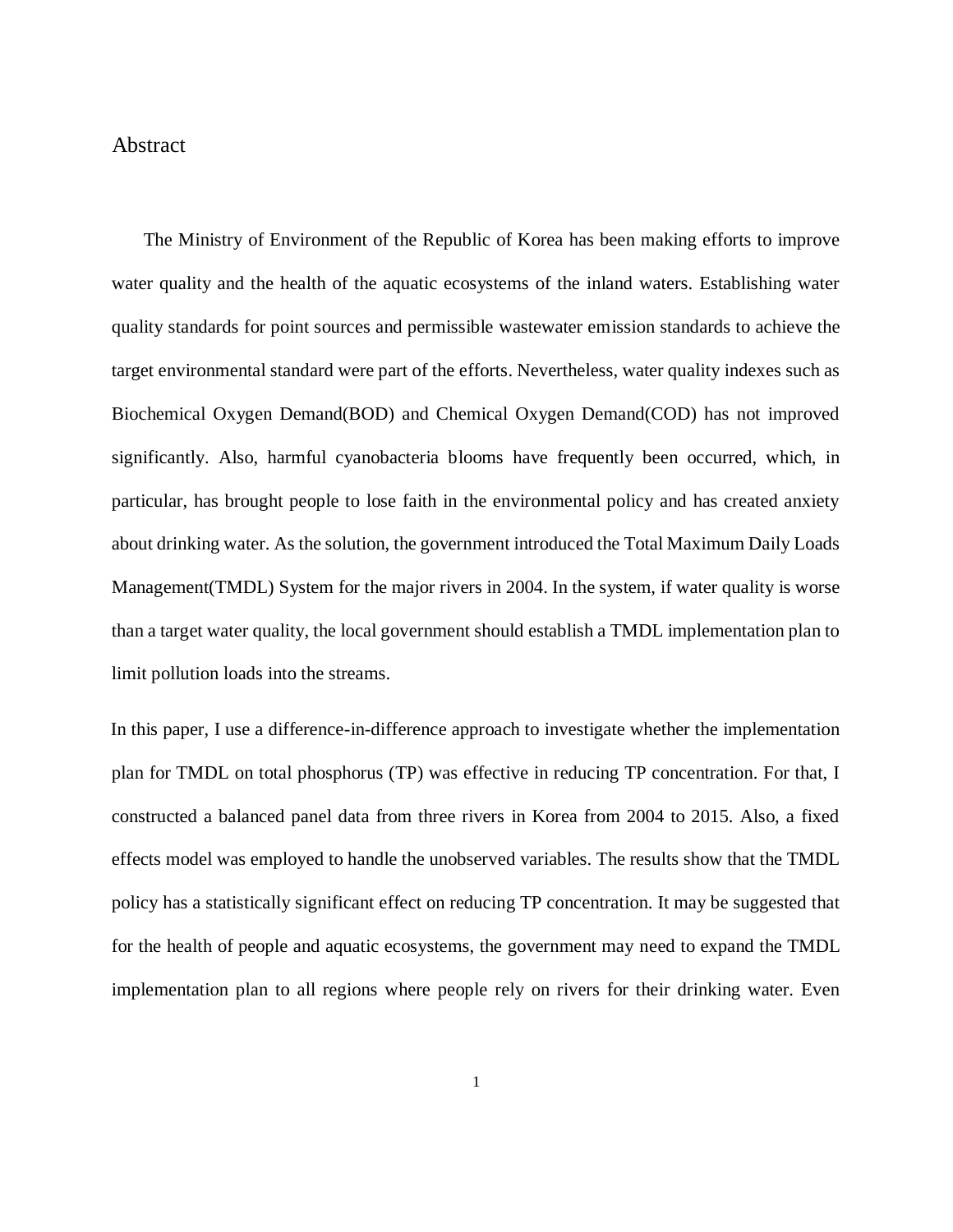though water quality of these regions satisfies the target water quality, the TMDL implementation plan might be helpful for preventing cyanobacteria blooms.

#### 1. Introduction

In South Korea, according to a survey conducted in 2013, only 5.40% of people were drinking tap-water without any treatment, which is relatively lower than other countries<sup>1</sup>. People's high suspicion on the tap-water may be attributed to rusted pipes, frequent cyanobacteria(bluegreen algae) bloom<sup>2</sup>, and water pollution. Among these reasons, cyanobacterial blooms are a recently emerging as a substantial issue. According to the data of the Ministry of Environment of Korea(MOE), in the last 10 years, authorities have issued algae warnings<sup>3</sup> every year for the four major rivers which have been used as the drinking water supply resource.

Table 1. Days of algae warning events in the last 10 years in 4 major rivers

| Year 2007 2008 2009 2010 2011 2012 2013 2014 2015 2016 (Spot) (17) (20) (22) (22) (22) (22) (25) (25) (25) (28) |     |          |          |          |          |          |          |          |          |          |
|-----------------------------------------------------------------------------------------------------------------|-----|----------|----------|----------|----------|----------|----------|----------|----------|----------|
| Total                                                                                                           | 198 | 99       | 152      | 177      | 93       | 161      | 267      | 372      | 673      | 404      |
| Hangang                                                                                                         | 12  | 47       | 23       | 42       | $\theta$ | 77       | 35       | 47       | 245      | $\Omega$ |
| Nakdonggang                                                                                                     | 139 | 37       | $\Omega$ | $\Omega$ | 36       | $\Omega$ | 185      | 325      | 374      | 313      |
| Geumgang                                                                                                        | 14  | 15       | 47       | 98       | 57       | 84       | 47       | $\Omega$ | 54       | 91       |
| Yeongsangang                                                                                                    | 33  | $\Omega$ | 82       | 37       | $\Omega$ | $\Omega$ | $\Omega$ | $\Omega$ | $\Omega$ | $\Omega$ |

Source: Annual report on algae out-break and response in 2016

1 Japan 22.0(2012), U.S. 56(2003), United Kingdom32(2002), MOE

 $\overline{a}$ 

<sup>&</sup>lt;sup>2</sup> Cyanobacterial bloom is the phenomenon that phytoplankton diversity is broken, and mono-species (or nearly so) of cyanobacteria appears with very large populations over a short period and dense layer of cells at the surface of the water (Park, 2014; Falconer, 1999; Merel et al., 2013).

<sup>3</sup> Number of cell/ml in water over 10.000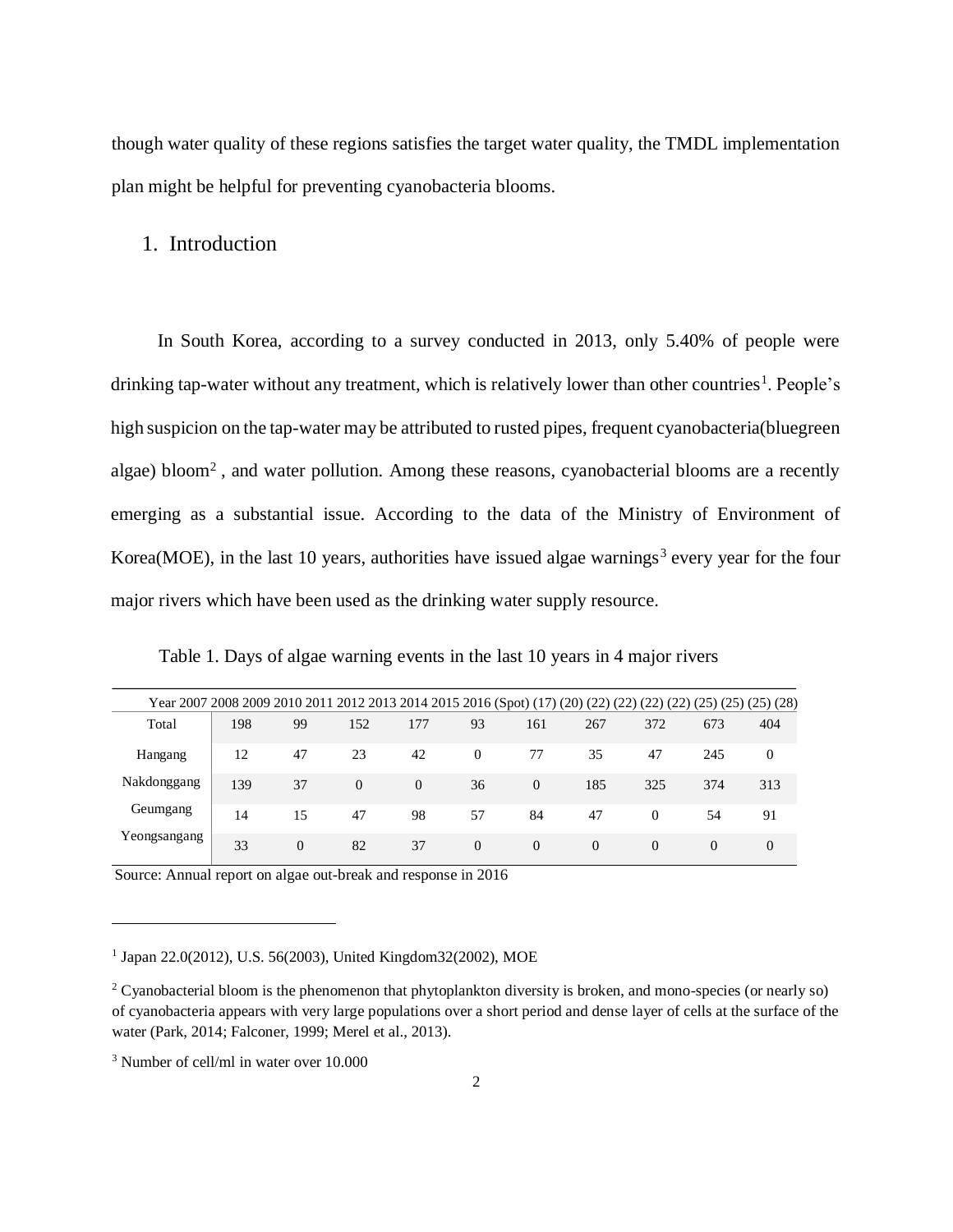Cyanobacterial blooms are a result of combined and aquatic conditions of eutrophication, retention time, water temperature, and lighting (Park, 2014; MOE, 2017). Some cyanobacteria are potentially poisonous<sup>4</sup>or bring off-odors and unpleasant taste in the water (HARRNESS, 2005; Falconer, 1999). Not only could they threaten health of the exposed humans and animals but they also have adverse effects on the economy, social activities, and ecosystems (Hudnell, 2010). Among the conditions of growth and persistence of cyanobacteria, eutrophication may be considered as a controllable factor for the administration, because eutrophication is due to overenrichment nutrients(nitrogen:N and phosphorus:P) from anthropogenic sources such as livestock manure, chemical fertilizer, and domestic sewage(Paerl, 2013; Park, 2014). Also, it is generally accepted that phosphorus control is the most valuable measure to prevent algal blooms (Levine et al., 1999; Shin et al., 1999; MOE, 2017). In order to control phosphorus, the government invested considerable budget in the construction of new sewage and wastewater treatment plants, and the addition of chemical phosphorus removal process modules to existing plants.

|                |      |        |        |        |        |        |        |        |        | (Billion Korea Won) |
|----------------|------|--------|--------|--------|--------|--------|--------|--------|--------|---------------------|
| Total          | 2006 | 2007   | 2008   | 2009   | 2010   | 2011   | 2012   | 2013   | 2014   | 2015                |
| 377,911 35,831 |      | 35,435 | 40,438 | 49,607 | 45,764 | 45,167 | 49,400 | 52,920 | 53,760 | 57,115              |
|                |      |        |        |        |        |        |        |        |        |                     |

Table 2: Water environment management investment amount

<sup>4</sup> Examples: Microcystis, Anabaena, Aphanizomenon, and Oscillatoria

 $\overline{a}$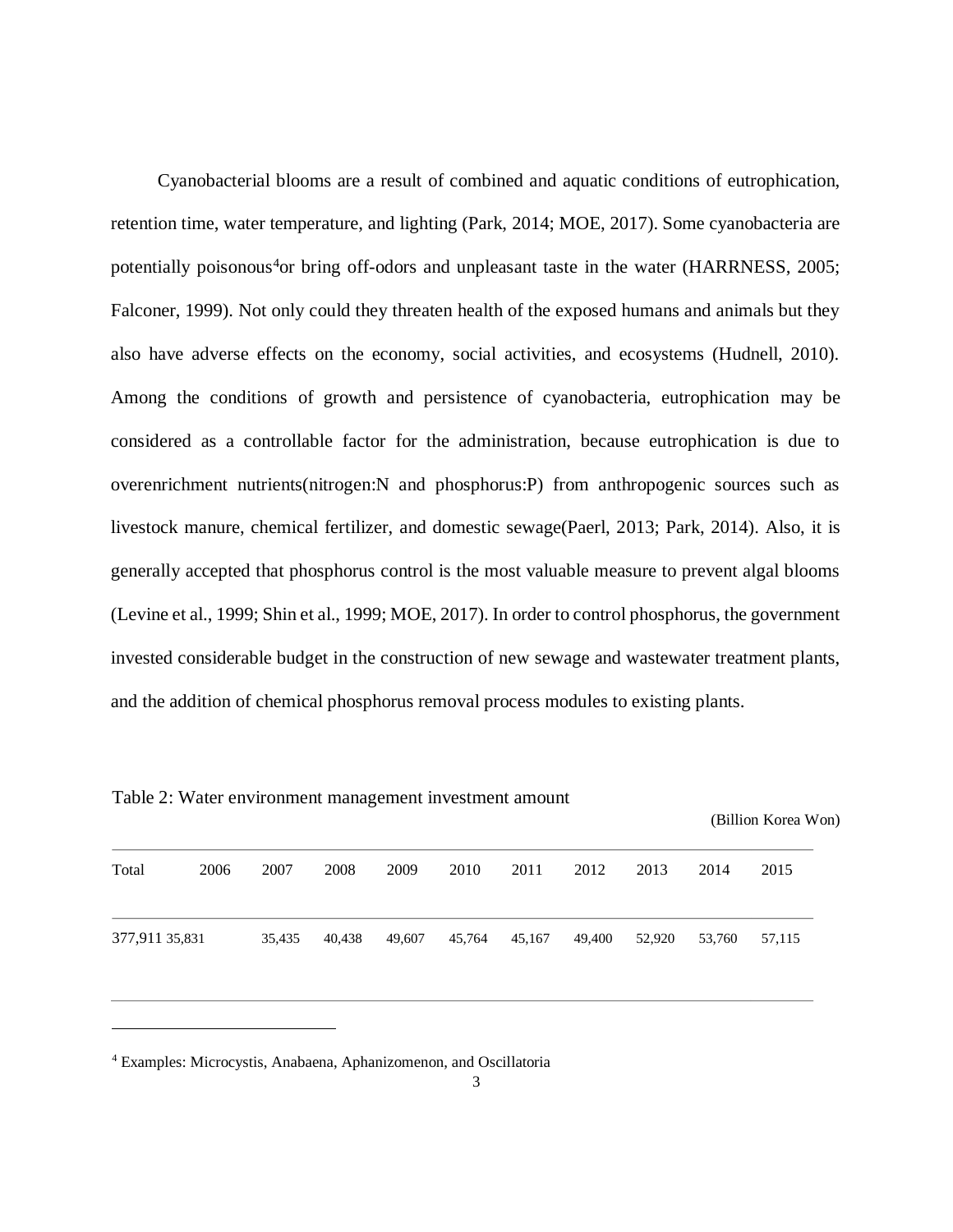Source: The 2nd Water Environment Master Plan (MOE, 2017)

Moreover, the government has implemented various management policies including the land use control program for the drinking water resources protection area, the permission system for wastewater discharge facility, and the policy of emission concentration and violation fee (MOE 2017). However, despite these efforts, the total load of pollution increased so that some areas failed to meet the water quality standards as a result of the increase of pollution density due to fast economic growth and the expansion of cities (NIER, 2006).



Figure 1. The Condition of Water Quality in the main area of the four major rivers

Source: e-nara index http://www.index.go.kr/potal/main/EachDtlPageDetail.do?idx cd=2788 Note: Hangang(Paldang Dam), Nakdonggang(Mulgeum), Geumgang(Daecheong Dam), Yeongsangang(Juam dam)

To overcome the limitation of these policies, the MOE introduced the Total Maximum Daily Loads Management System on the biological oxygen demand(BOD) on three rivers in 2004, and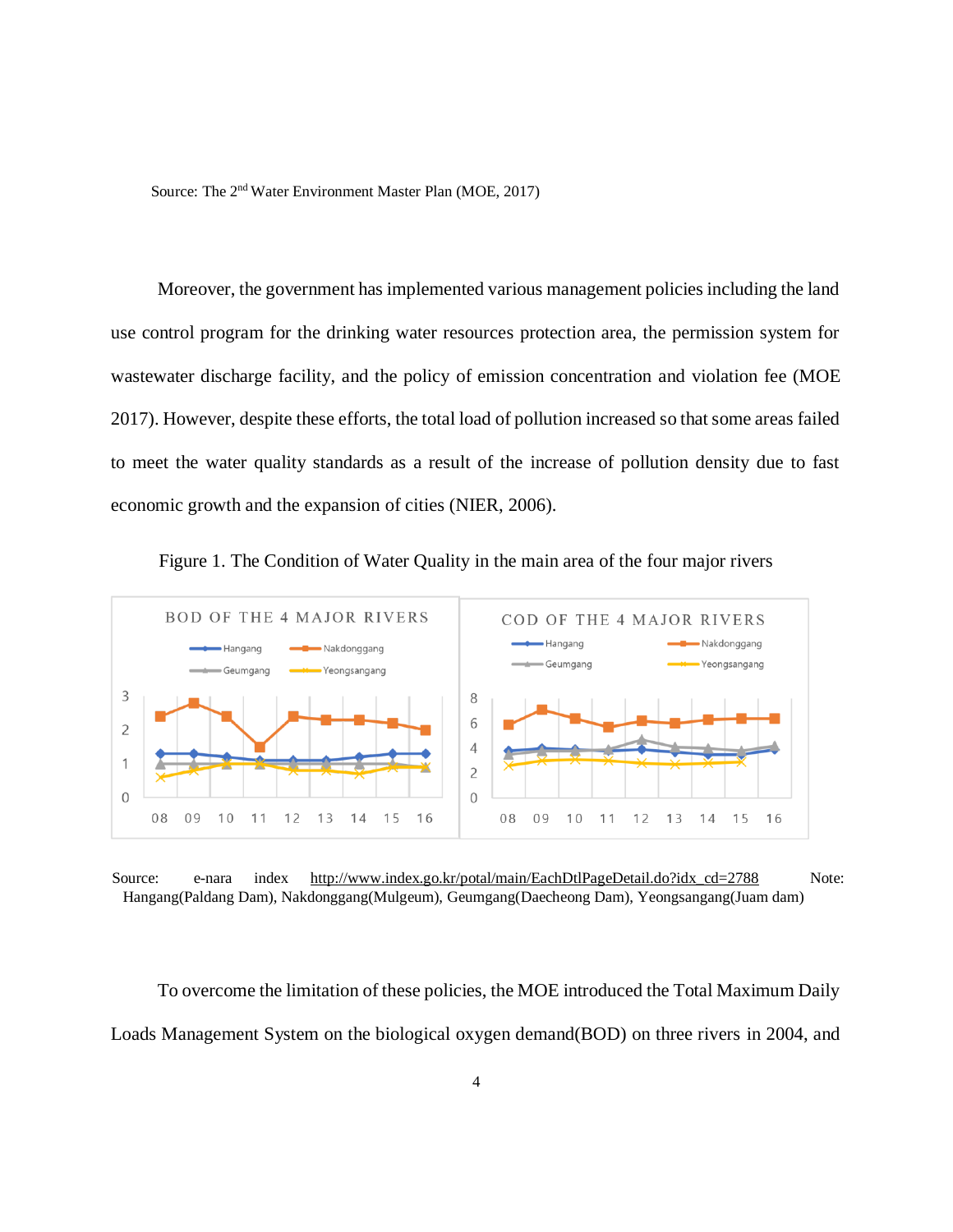on TP in 2011. In this paper, I would like to empirically examine the effect of the Total Maximum Daily Loads Management Implementation Plan on total phosphorus in rivers.

#### The operation of TMDL in South Korea

According to the MOE, the TMDL system sets target water quality for each watershed unit based on a scientific foundation and allocated an allowable discharge load, thereby keeping the total amount of discharged pollutants from a TMDL watershed unit below its allowable load. This system consists of planning, implementation, and assessment. Provincial governments can set target water quality at the outlets of 'unit watersheds' in their provinces, and then they can establish the TMDL basic plan which includes analyzing the environment of watersheds, calculation and allocation of pollution load for each unit watershed and each local government (NIER, 2006). If the annual average value of measured data at the outlets exceeds the target water quality twice in a row for any three years, a local government should establish a TMDL implementation plan including calculation of pollution loads and load allocations for individual pollution sources in the watershed and execute the plan (NIER, 2006). Last, local government should submit an implementation assessment report to the MOE. The MOE can restrict authorization for new development and construction projects if local government fails to fulfill their obligation (MOE, 2009). Even though it is an advanced management tool, there was public resistance in the initial state of its implementation because it was considered as another form of regulation to impede development. Also, there was some doubt about pollution load allocation due to possible uncertainties in measured data and modeling to allocate loads (MOE, 2009). However, the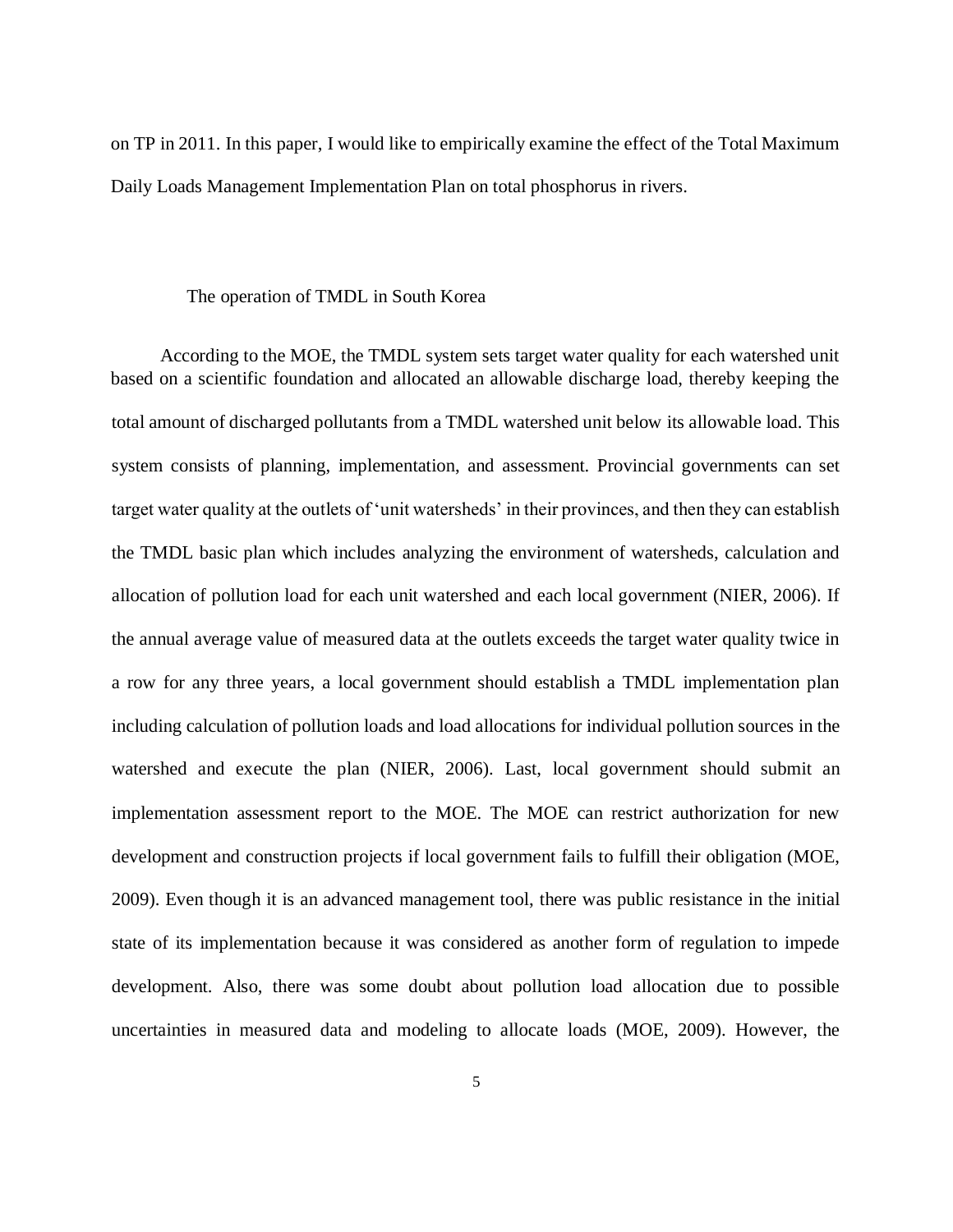government put effort into persuading the stakeholders and at the same time, they introduced the system gradually. The first stage of the TMDL started in 2004 for the three rivers, Nakdonggang, Geumgang, and Yeongsangang and only BOD was target pollutant. The total phosphorus as the second target pollutant has been added in the second stage which began in 2010. The BOD TMDL for the Han River started in 2011.

#### 2. Literature Review

This literature review focuses on academic studies on the causal relationship between cyanobacterium blooms and total phosphorus. Furthermore, to establish the hypothesis, I would like to review TMDL empirical research on other water quality indexes.

#### 2.1 The threat of cyanobacteria bloom (Blue-green algal bloom)

When cyanobacterial blooms occur, it has negative impacts on the aquatic ecosystem, animal, and human. These impacts include toxins, off-odors and unpleasant taste in the water (HARRNESS, 2005; Falconer, 1999). The risks of harmful algal blooms(HAB) variously presented in commerce, recreation, and drinking-source (Hudnell, 2010).

Dodds and Bouska (2008) examined the potential economic damage of eutrophication, which is highly correlated with cyanobacterial blooms. They estimated the cost of annual value losses in waterfront real estate, recreational water usage, spending on the revival of threatened and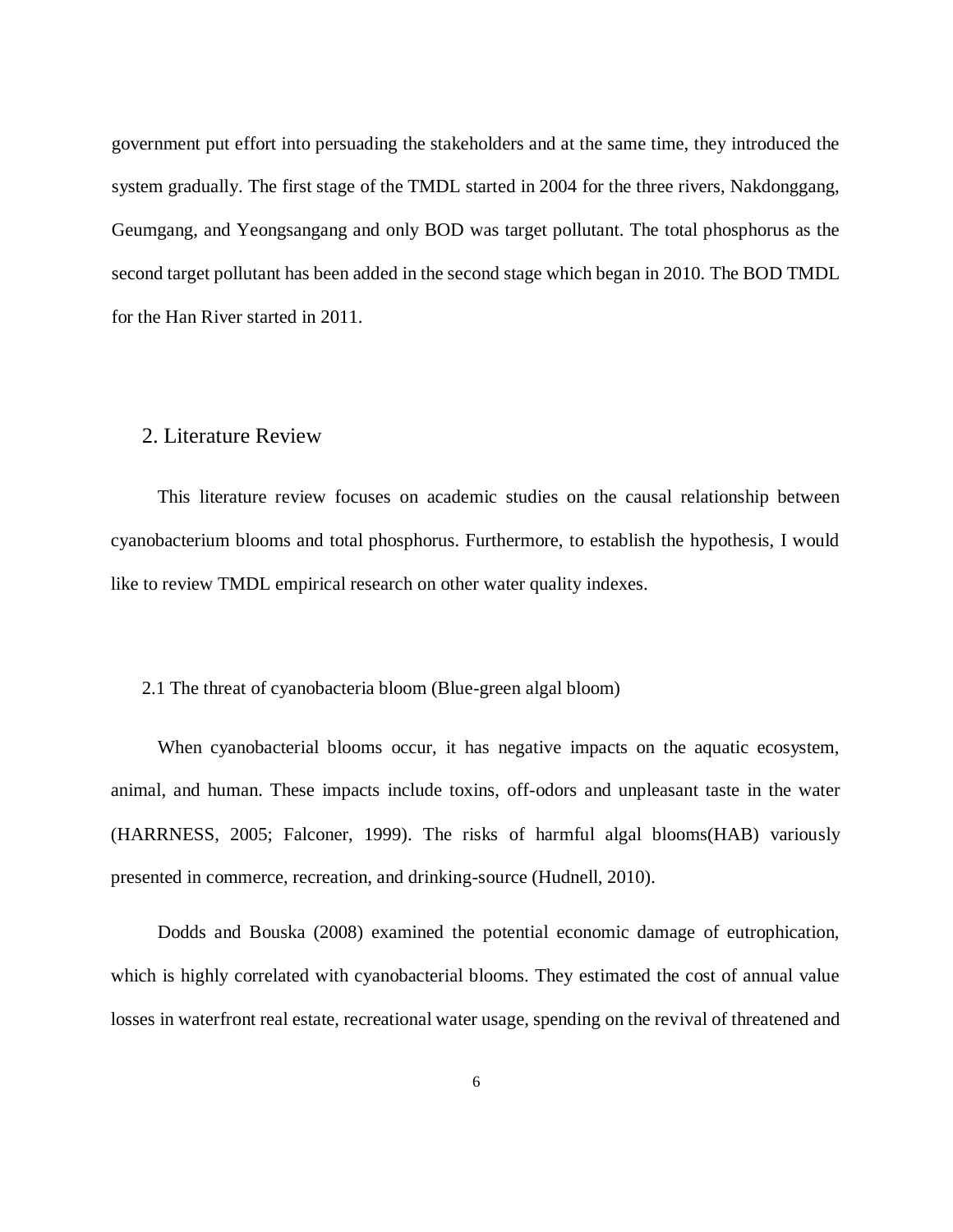endangered species, and tap water. Their results lead to the conclusion that the total costs were about \$2.2 billion per year as a result of over-enrichment of nutrient in the U.S. They pointed out that the most significant economic losses were ascribed to property values and recreational use.

Pretty et al. (2003) studied the cost of freshwater eutrophication in England and Wales. They categorized the cost of environmental and social damage costs and policy response costs. Environmental and social damage costs included reduced value of waterside properties, drinking water treatment costs, health costs to humans and livestock. Responding to eutrophication incurs policy response costs such as sewage treatment costs and monitoring costs for water. Pretty pointed out that the damage costs of freshwater are \$150-160 million per year and the policy response costs are \$77 million per year. Their findings showed the severe effect of nutrient enrichment.

In South Korea, Cho et al.(2016) tried to measure the environmental and aesthetic costs caused by cyanobacterial blooms. They analyzed public willingness to pay to avoid blue-green algae bloom occurrence. They randomly surveyed 1,000 households. They estimated the household willingness to pay to be 4,129 KRW yearly. Considering the national population, it expands to approximately 80.8 billion KRW per year (1,100 KRW are about \$1.00).

#### 2.2 Preventing cyanobacteria bloom by Phosphorus control

Nitrogen(N) and phosphorus(P) are the primary sources of eutrophication of aquatic environments (Paerl, 2013). Levine and Schindler (1999) examined the impact of nitrogen to phosphorus supply ratios on cyanobacteria and phytoplankton species composition in the Lakes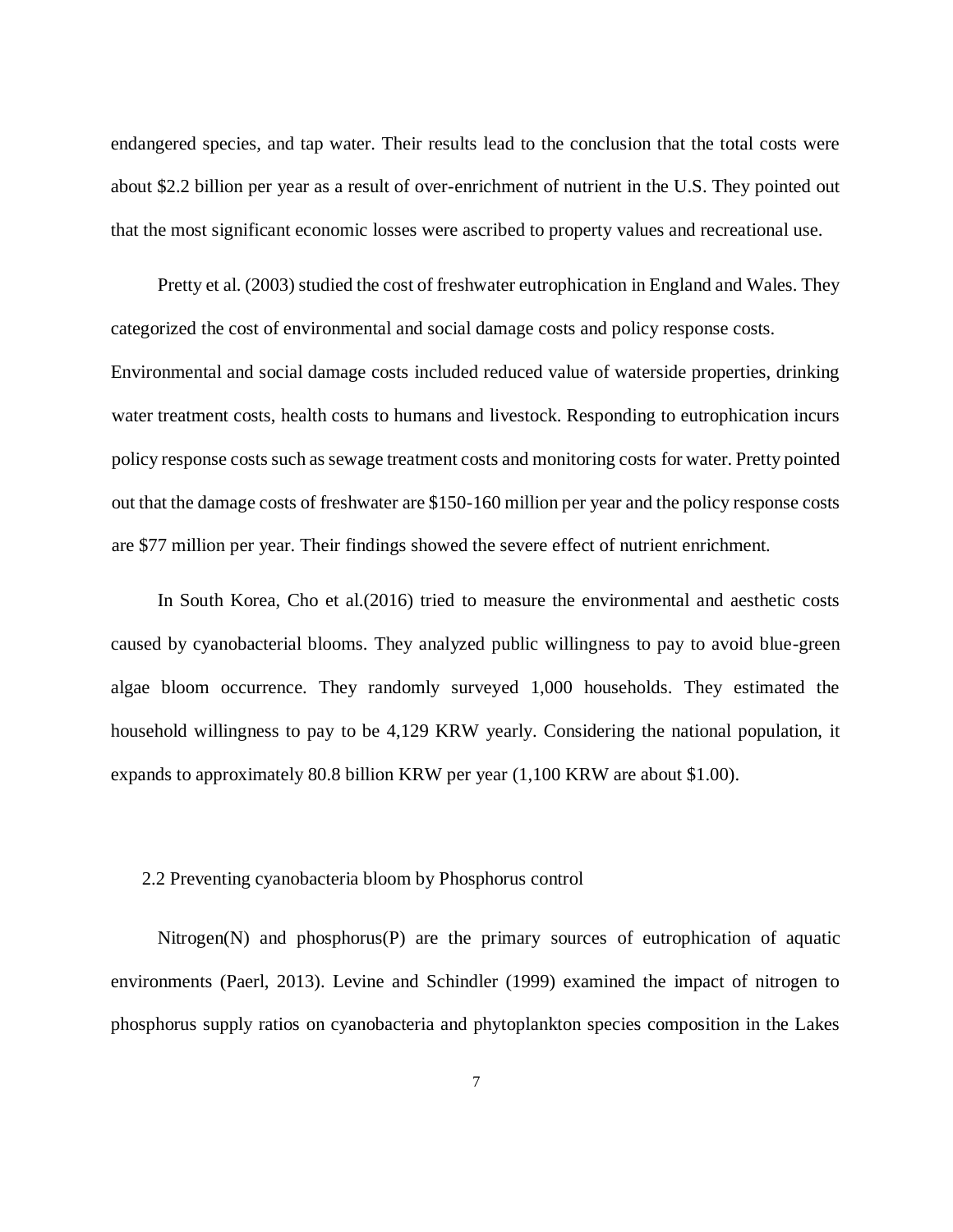Area in Canada. They pointed out that phosphorus load cutbacks remain the most valuable means of cyanobacterial control.

Shin et al. (1999) investigated monthly dynamics of water environmental factors and algal populations in Daechong Reservoir. They found that the dominance of blue-green algae such as anabaena and microcystics in the reservoir begins to form in early summer continuing to late fall. They explained that from March to June, low levels of chlorophyll-a could be due to a deficiency of phosphorus rather than other factors. In other words, phosphorus acted as a limiting nutrient for algae growth. From these previous studies, the dominant limiting factor of algal growth in aquatic environment may be phosphorus(P).

Liu et al. (2008) tried to quantify the phosphorus loads related to mining, farming, livestock density, household consumption, and land use. He found that a net loss of phosphorus from the world's farmland is estimated at 10.5 million metric tons.

Park et al. (2016) examined the effect of pollutants control measures in So-oak watershed on the control of algae growth in Daechong Reservoir. They classified the control measures into watershed and in-reservoir, and they simulated the effect using a model. They explained that in a wet year, the contribution of non-point sources to a total load of phosphorus increased and in a dry year, the chemical control of phosphorus in the sewage treatment plant was more effective. They pointed out that for the best practice to control algal bloom, all livestock manures need to be treated and chemical fertilizers should be limited to amounts suggested in a usage guide.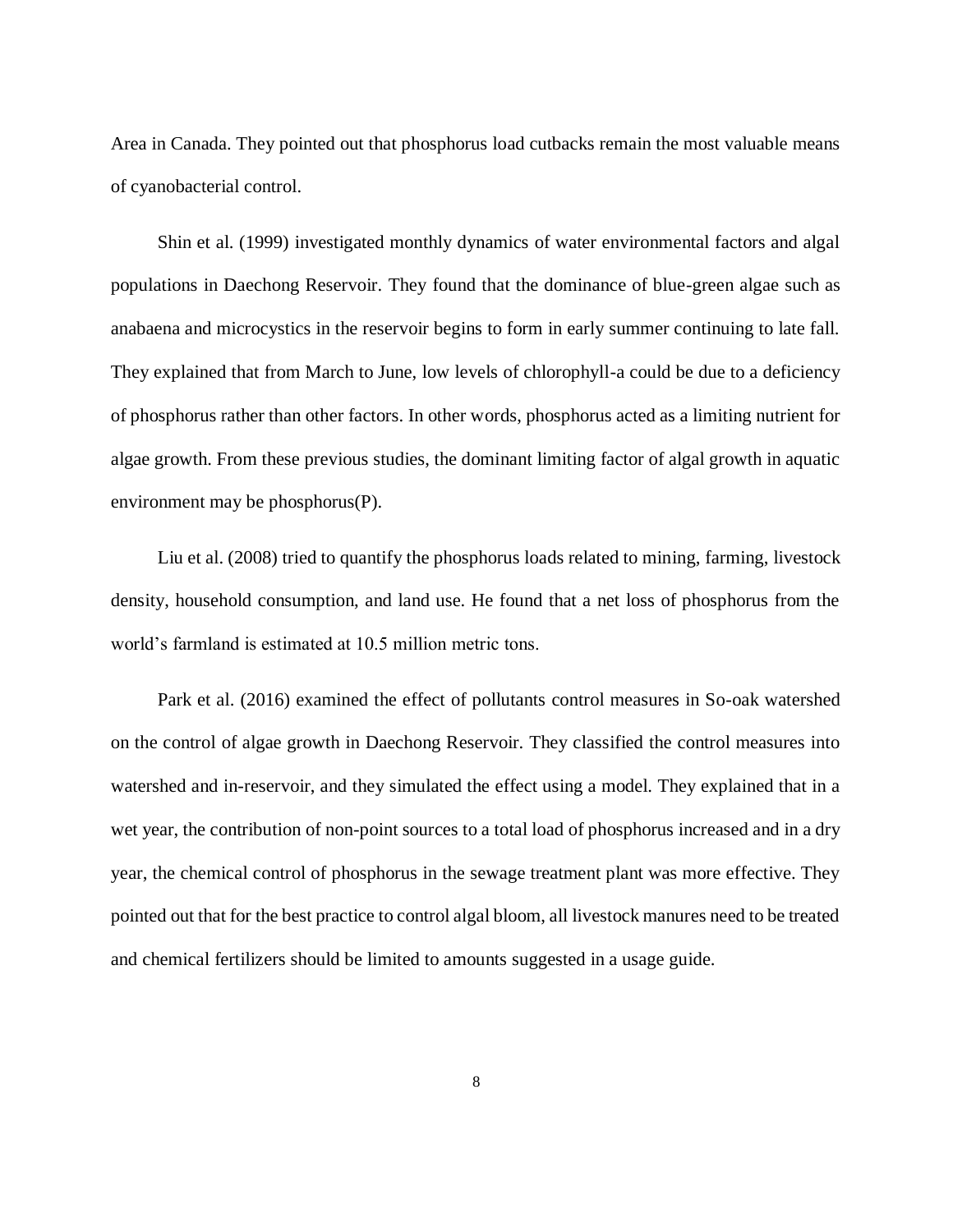#### 2.3 Effect of TMDL implementation

 A TMDL is an allocation of the amount of a single pollutant from all contributing point and nonpoint sources. Its process is that states picked out waters that are in danger of becoming threatened and then for these water, states compute an allocation pollutant reduction amount necessary to meet approved water quality standards (U.S EPA, 2018; Bosch, 2003). Existing studies have focused on a technical approach for the anticipation of the amount of pollutant rather than the effect of TMDL implementation.

Hoornbeek et al. (2012) examined implementing water pollution policy in the USA. They gathered information from interviews and reviewing 63 reports on the approved TMDL in Ohio and West Virginia. They found that progress of TMDL toward execution has taken place in many cases. However, advance in water quality remained uncommon, as partial and full recovery of water bodies has occurred in only 19% and 3% of cases, respectively.

Park et al. (2008) published a research paper regarding the effectiveness of 3-year implementation of BOD TMDL on three major rivers. They analyzed data from 2002 to 2007(the first stage) and explained that the difference in water quality before and after the TMDL implementation was 4.5% for the Nakdong River Basin, -6.5% for the Guem River Basin, and 3.4% for the Youngsan River Basin. This poor improvement may be because facilities for pollutant reduction were planned to be built in the late part of the first stage.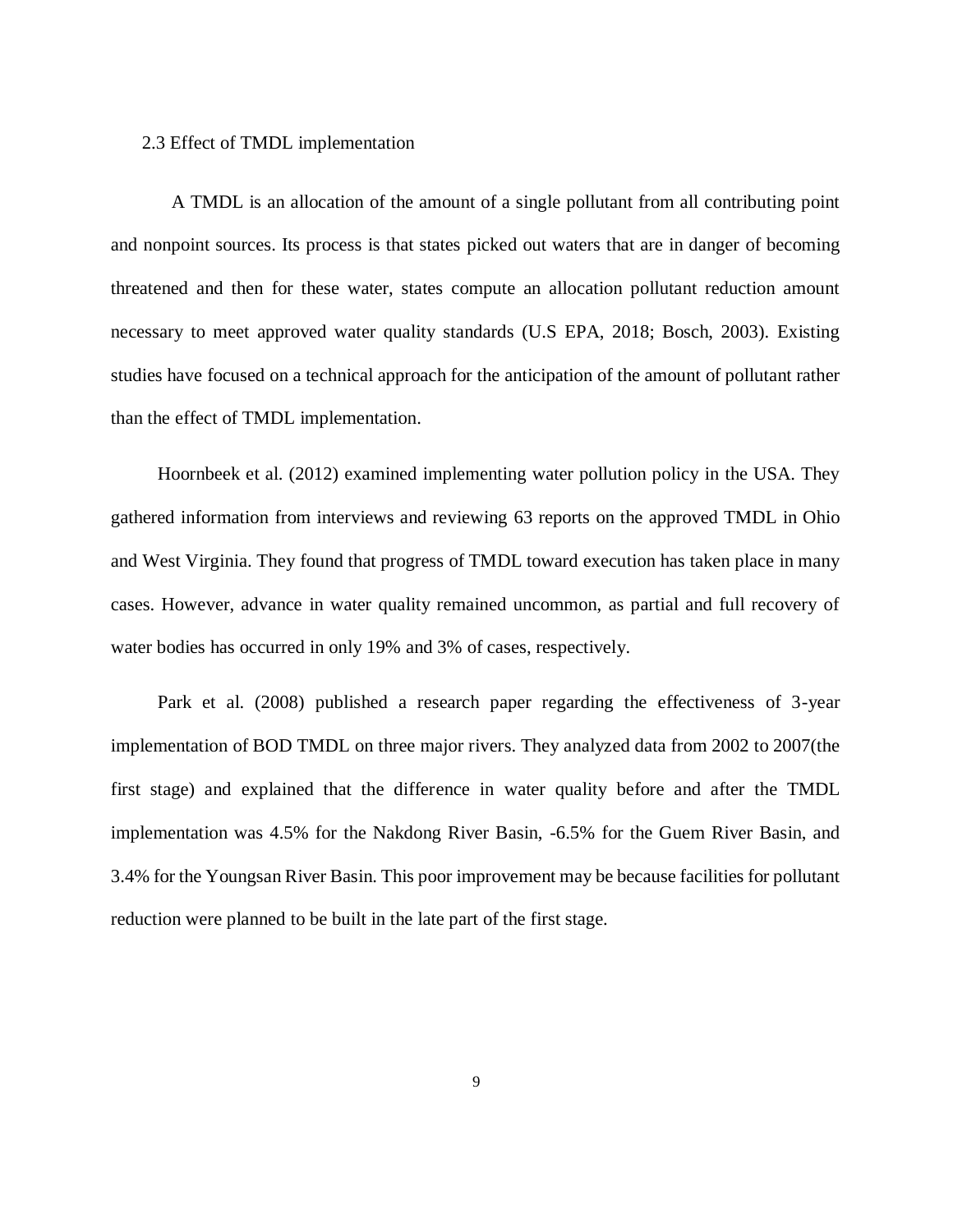#### 3 Research design

#### 3.1 Thesis

The South Korea Government initiated TMDL on phosphorus through a tough negotiation with municipal governments and stakeholders. Even after the initiation, the effort to persuade them continued afterward. Also, according to the empirical analysis for the effect of the TMDL on BOD, the effect does not appear immediately in the aquatic ecosystems (Park et al., 2008), and some researchers doubted the accuracy of the modeling (Cha, 2014). Therefore, in spite of the intention of the government, the hypothesis can be built as below:

> (1) The introducing of the implementation plan for TMDL on total phosphor us does not have effects on reducing phosphors concentration.

 When loads of phosphorus increase, the river and reservoir become a nutrient overenriched. It enhances harmful cyanobacteria growth (Paerl, 2013; Park, 2014) and may cause change of other water quality index such as dissolved oxygen. Thus, it can be assumed that if the implementation plan for the TMDL on TP does not have any effect on improving water quality, the other water quality index will not be influenced. Therefore, the second hypothesis can be established as below: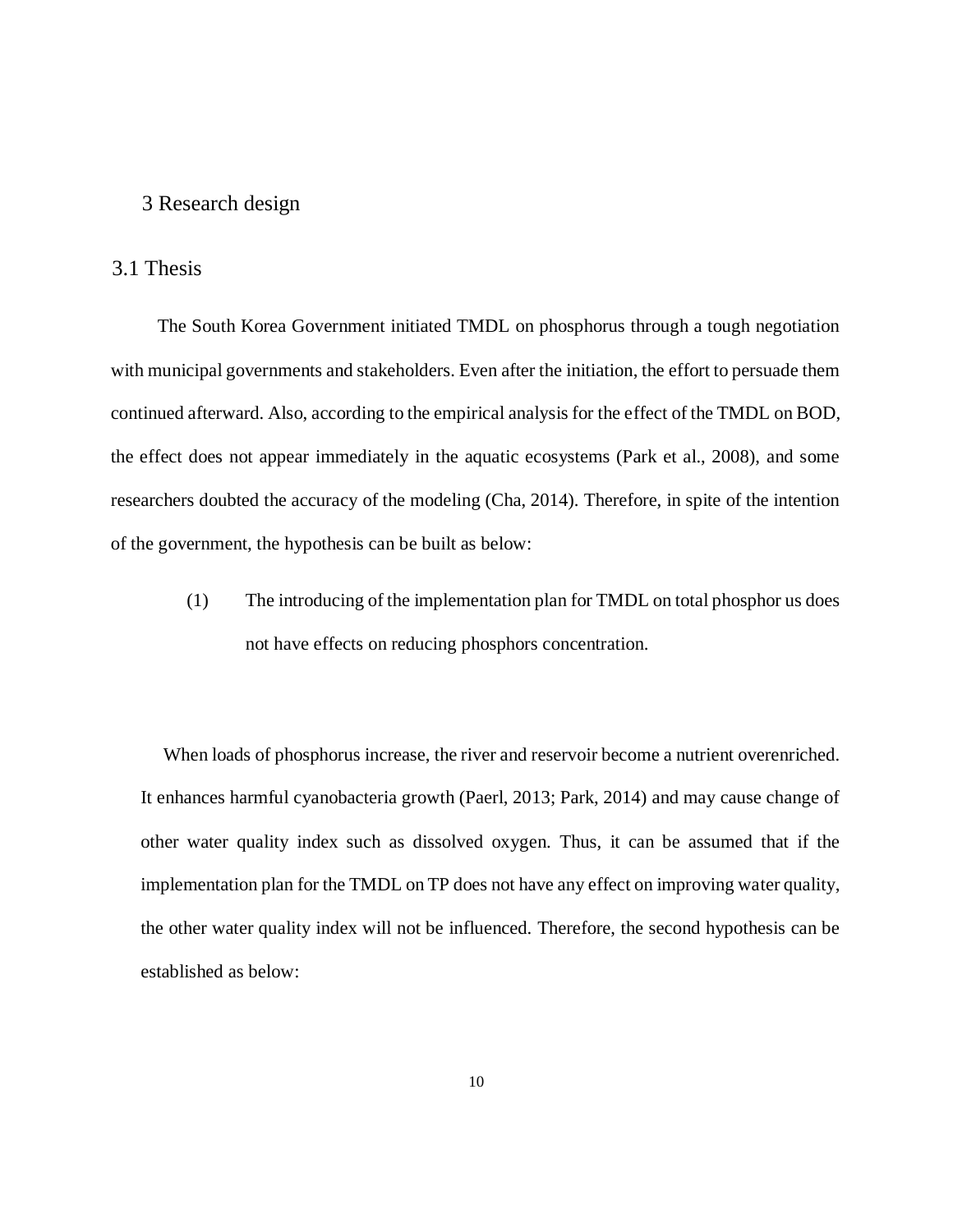(2) The introducing of TMDL on total phosphorus does not make improvem ent in the other water quality index like BOD and COD.

### 3.2 Data description

#### 3.2.1 Data collection

To reflect the character of the watershed, a set of panel data for water quality was employed. Data related to water quality index such as TP, BOD, and COD were obtained from the Water Information System operated by The National Institute of Environmental Research (NIER). This system provides water quality data measured three to five times per month. From this information system, annual average values of water quality and temperature data were taken and then natural log transformation was applied to the data. The information is annual for analysis to match other social variable data. The pollutant source data such as population and the number of livestock were obtained from the performance evaluation report of TMDL by the NIER (NIER, 2017). Referring to the report enhanced the accuracy and help to reduce the burden of transferring the administrative-district-based data to watershed-based data by population ratios or area ratios. This balanced panel data set consisted of 660 observations on the 55 watershed units, of which 30 are treated, from 2004 to 2015 for the three Major Rivers Nakdonggang, Geumgang, and Yeongsangang.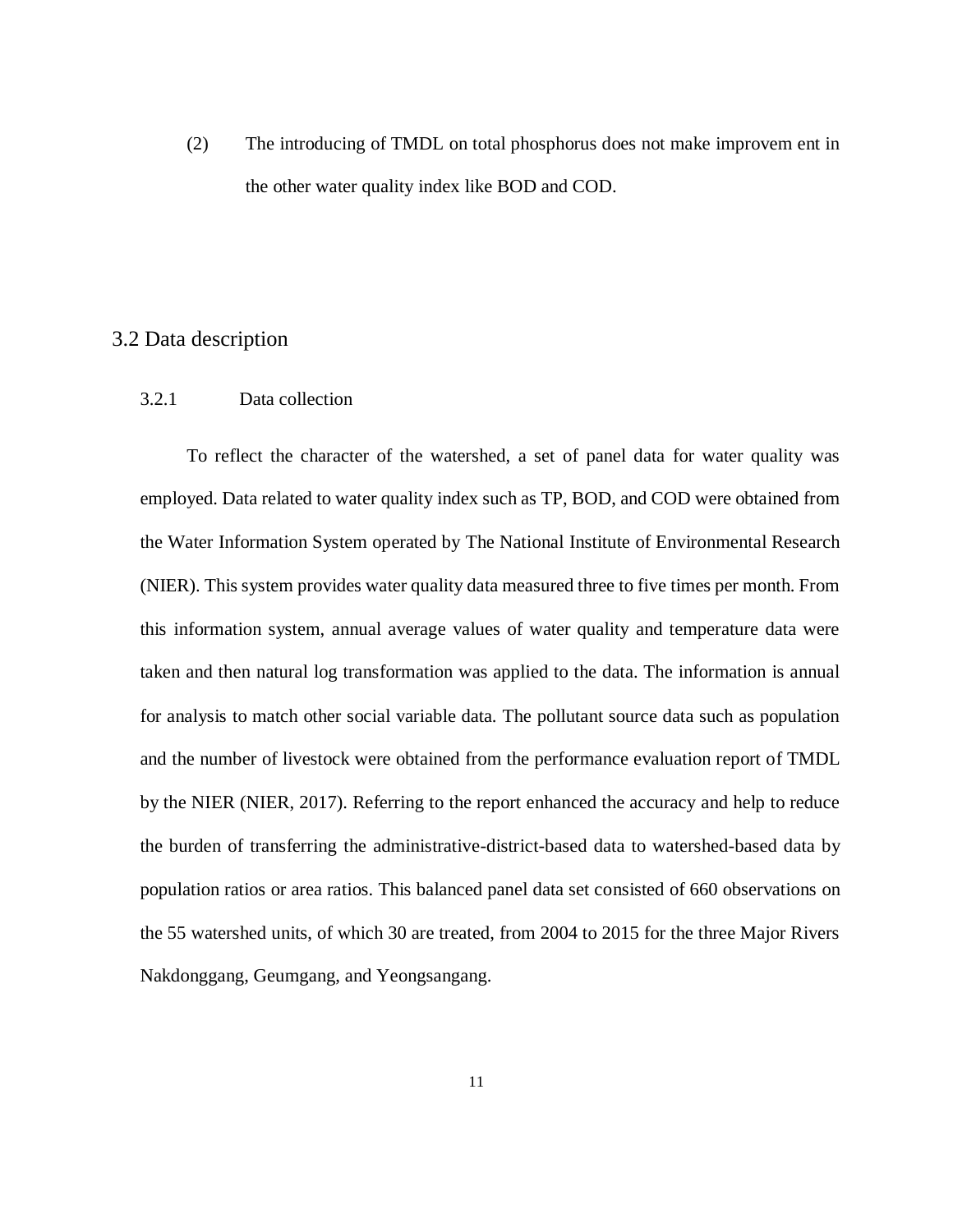#### 3.2.2 Dependent Variable

 This study especially gives attention to the effects of the TMDL implementation on strengthening water quality policy for a river. Especially TP is the main interest which is not only the significant factor in controlling the cyanobacteria but also this policy's target material. Therefore, the concentration of TP in the river is the primary dependent variable. Also, for analysis of the impact on other water quality indexes, I examined the BOD and COD at the same monitoring stations, which are the other dependent variables.

#### 3.2.3 Independent variables

The independent variables can be categorized into four different groups. The first one in the first group is 'treated' variable which indicates the treatment group exposed to the implementation plan. It is a dummy variable to identify treatment. The second variable is the 'period' variable which is also a dummy variable. It indicates whether the time is before ('period'=0) or after ('period'=1) the TP TMDL implementation, which began in 2011. The last variable, 'DID' (difference in difference) in the first group, another dummy variable indicates the effect of the introducing of the implementation plan of TMDL of total phosphorus. It is defined as the product of the 'period' and the 'treated'.

The second group indicates the variables related to characteristic of water ecosystems. It consists of water quantity and water temperature variables. The water surface temperature is another significant factor to influence on the number of algae cells (Paerl, 2013). It is generally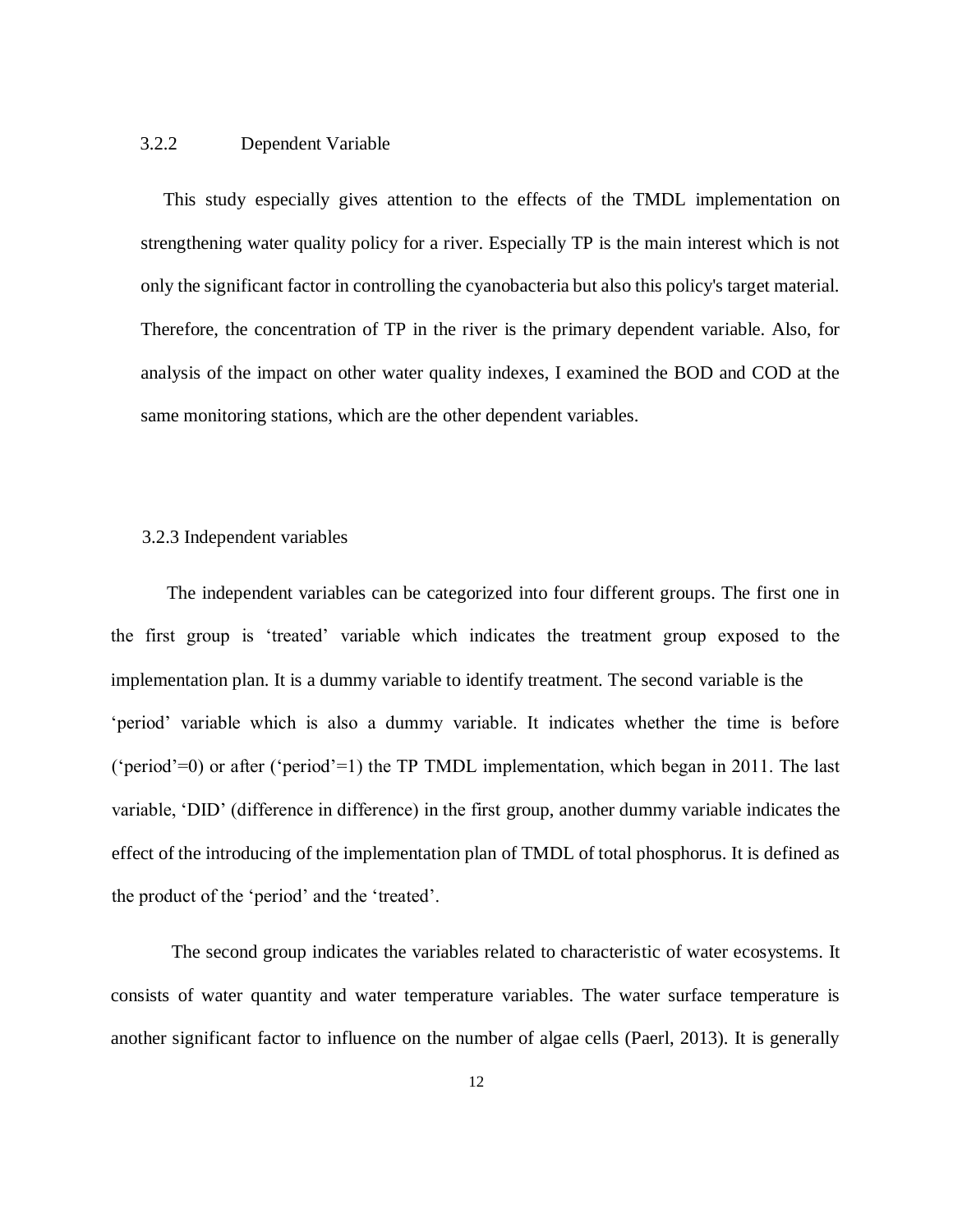accepted that if temperature increases, it exacerbates cyanobacteria blooms. The other variable is water quantity variable. Some researchers argued that the water quantity has a positive coefficient on TP because rainfall flows into rivers with sediment-bound phosphorus originating from anthropogenic sources (Park et al., 2016).

The third group indicates population factors. It consists of a resident population and livestock population. If the resident population increases, discharge with nutrient from sewage treatment plants increases. Livestock population increases pollutant discharge in the form of point and non-point sources and influences aquatic ecosystem. The point source of livestock is mostly livestock manure treatment facilities and the major non-point source is uncollected livestock manure. The number of poultry, cattle, and pig are aggregated and used in this study.

The fourth group indicates industrial activity variables, which consist of the amount of the industrial wastewater and the area of using farmland. The increase of cultivation causes an increase of fertilizer use and loads of total phosphorous (Liu et al., 2008). Thus, examining the impact of land use change is important to identify the factors influencing water quality.

| Classification | Variable            | Unit of<br>Measurement | <b>Expected Direction</b> |
|----------------|---------------------|------------------------|---------------------------|
|                | Dependent variables |                        |                           |
|                | Total-Phosphorus    | Log                    |                           |
|                | <b>BOD</b>          | Log                    |                           |
|                | `OF                 | Log                    |                           |

Table 3: Summary of Variables

Independent variables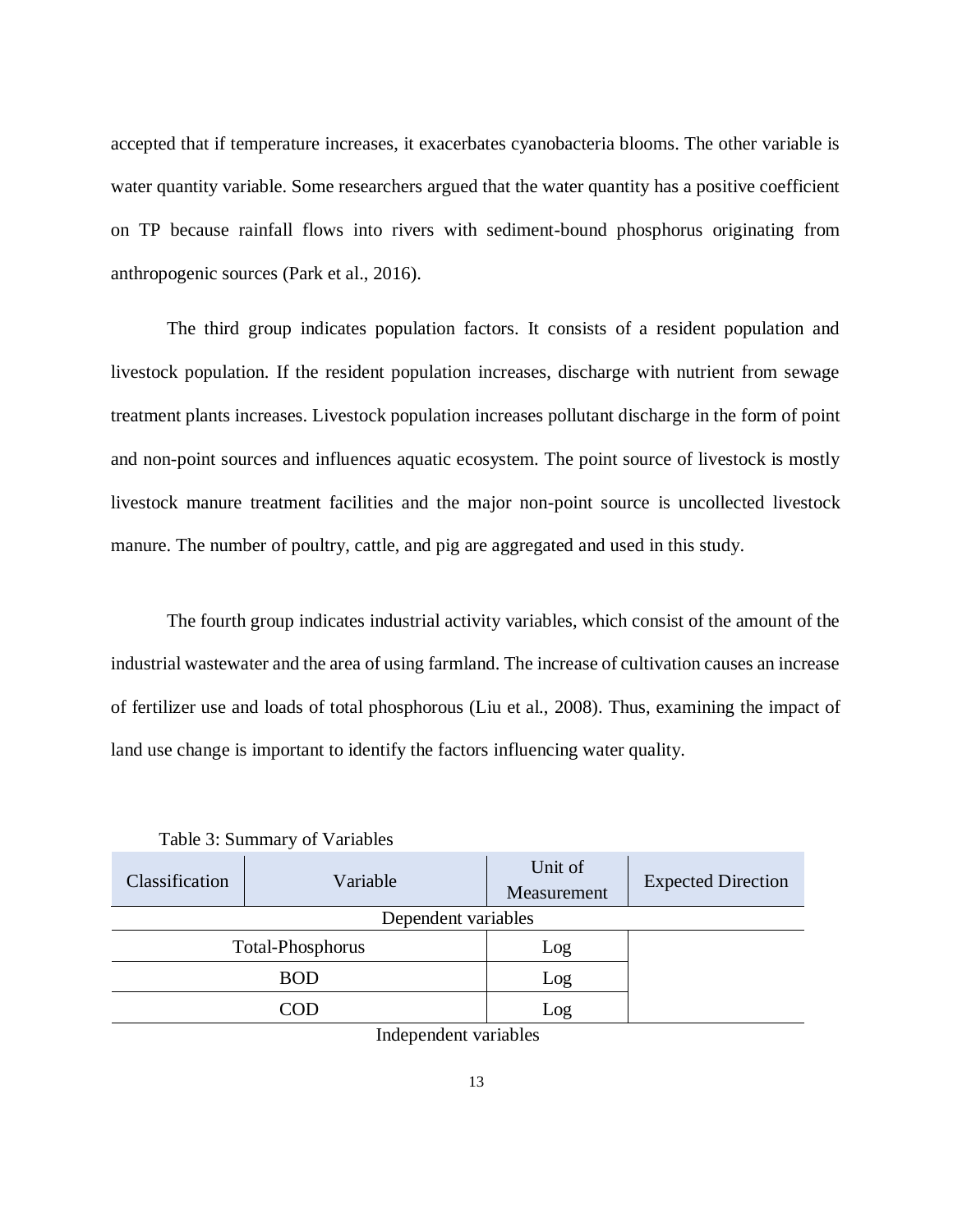|                        | Period (after 2011)           | Dummy |          |
|------------------------|-------------------------------|-------|----------|
| Policy                 | Treatment                     | Dummy |          |
| Effect                 | Did (policy effect)           | Dummy | Negative |
| Water                  | Temperature of water surface  | Log   | positive |
| characteristic         | Quantity of water             | Log   | positive |
|                        | Population of human           | Units | Positive |
| Population             | Amount of livestock           | Units | Positive |
|                        | Industry wastewater           | m/d   | Positive |
| Industrial<br>activity | Agricultural land (vegetable) | m     | Positive |
|                        | Agricultural land(rice)       | m     | Positive |
|                        | Forest                        | m     | Negative |

Source: Water Information System operated by National Institute of Environmental Research of South Korea: http://water.nier.go.kr/main/mainContent.do

# Table 4: Summary Statistics

| Variable                           | Obs | Mean     | Std. Dev | Min      | Max      |
|------------------------------------|-----|----------|----------|----------|----------|
| <b>Total-Phosphorus</b>            | 660 | $-2.936$ | 0.785    | $-4.741$ | $-0.405$ |
| <b>BOD</b>                         | 660 | 0.364    | 0.488    | $-0.587$ | 1.765    |
| <b>COD</b>                         | 660 | 1.435    | 0.322    | 0.695    | 2.320    |
| of<br>Temperature<br>water surface | 660 | 2.761    | 0.088    | 2.454    | 2.975    |
| Quantity of water                  | 660 | 2.748    | 1.427    | $-0.298$ | 7.361    |
| Population<br>of<br>human          | 660 | 91858.3  | 233970.9 | 3224     | 1766633  |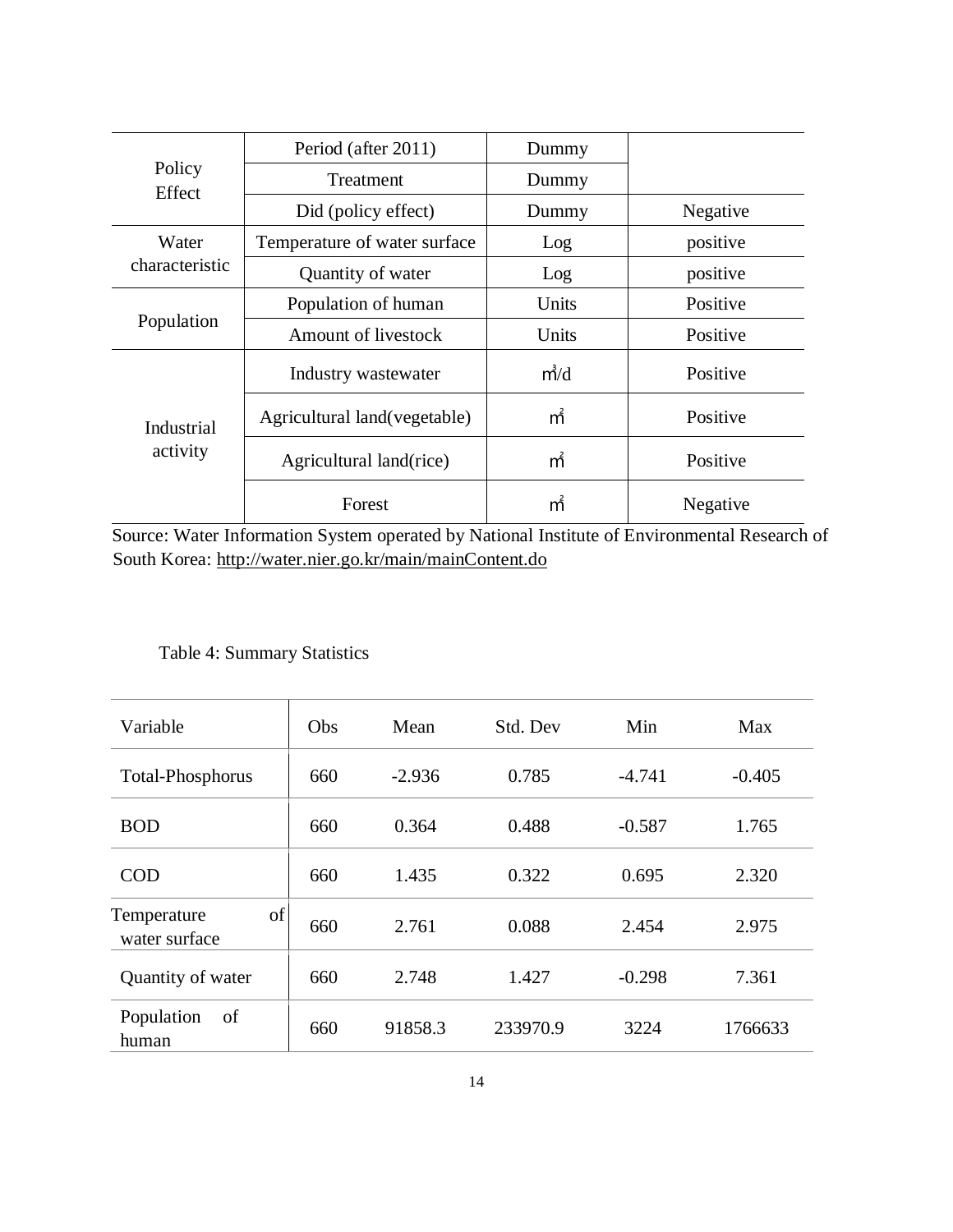| Amount of livestock             | 660 | 897842.1 | 1221288  | 0              | $1.12e+07$ |
|---------------------------------|-----|----------|----------|----------------|------------|
| Industry wastewater             | 660 | 7173.094 | 23544.31 | 0              | 365504     |
| Agricultural<br>land(vegetable) | 660 | 36.403   | 22.714   | 5.36           | 109        |
| Agricultural<br>land(rice)      | 660 | 55.472   | 35.737   | $\overline{0}$ | 204.67     |
| Forest                          | 660 | 360.878  | 189.049  | 0              | 880        |

#### 3.3 Empirical Model

The difference in difference model(DID) has been widely used to estimate causal effects of policy and evaluate the policy intervention (Athey, 2006; Mora, 2012: Villa, 2012). This study aims at examining the impact of introducing the implementation plan for TMDL on TP at the Korean rivers and for this, the DID model is employed with panel data. To use DID model, the watershed units belonging to the implementation plan are the treatment group and otherwise they are considered as the control group. Additionally, the dummy variable, 'period' is added to separate the time periods before and after 2011 when this policy first implemented. The final fitted model is presented as below:

#### <Model>

Outcome\_vari= $\beta + \beta$  Period +  $\beta$  Treated +  $\beta$  (Period \* Treated ) +  $\beta$  Others + e i,t

- Outcome variable is the mean of the outcome TP, BOD, and COD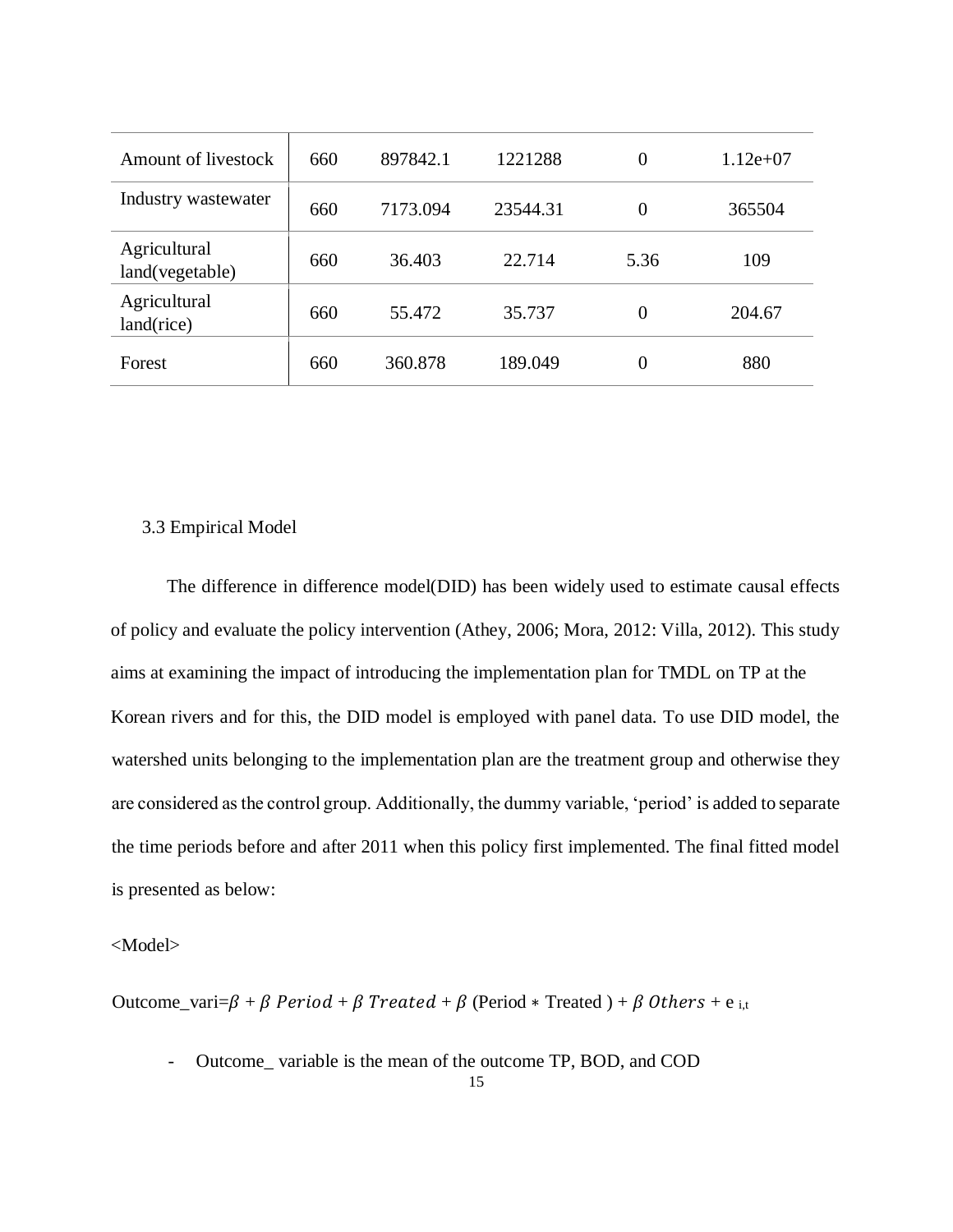- Period is a dummy which is equal to 1 if the observation is from 2011(post)
- Treated is a dummy which is equal to 1 if the observation is from implement ation plan watershed unit.
- $\beta$  is the mean DID or impact
- Others are the other control variables impacting the outcome.

# 4. Result and Implication

## 4.1 TP trend

The TP concentration trends of the data used in this study are shown in Figure 2.

Figure 2; TP Trend of treated and non-treated group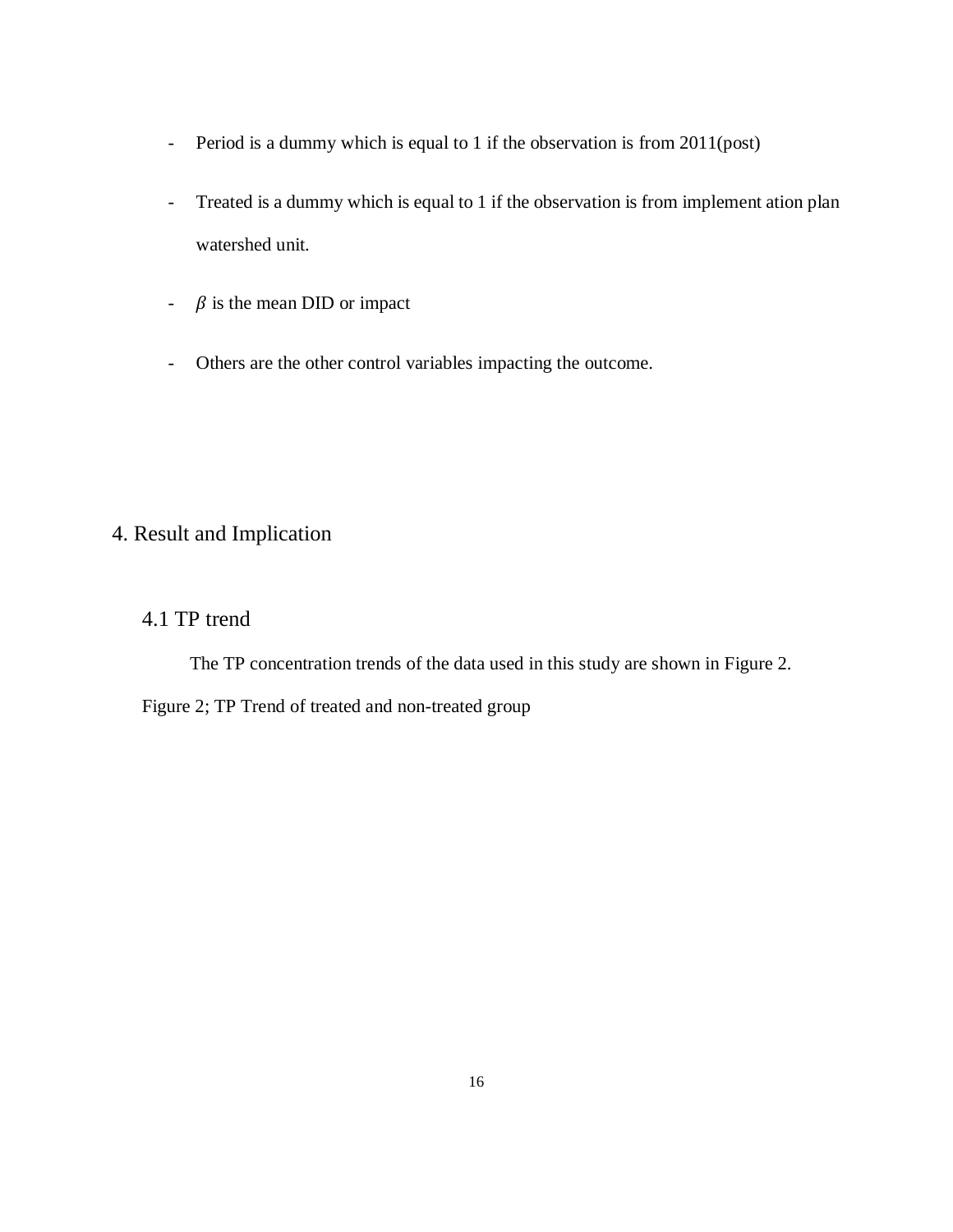

 $0.02$ 

 $\overline{0}$ 

2011

2012

2013

2014

2015

 $0.02$  $\bigcap$ 

2004 2005 2006 2007 2008 2009 2010

As shown in Figure 2 (1), the T-P trend from 2004 to 2015 indicates that the treated and nontreated watershed has a slightly downward trend, although there are sudden changes in 2008 and 2009. For further analysis of the changes, the data is separated into two graphs indicating before and after TP TMDL implementation in 2011. Figure 2 (2) shows that the difference between treated and control group gradually increases but the difference dramatically decreases in Figure 2(3) which may explain TP concentration change due to introducing the implementation plan for TMDL on TP. Because the key assumption to identify the policy effect in the difference-in-difference model is the parallel paths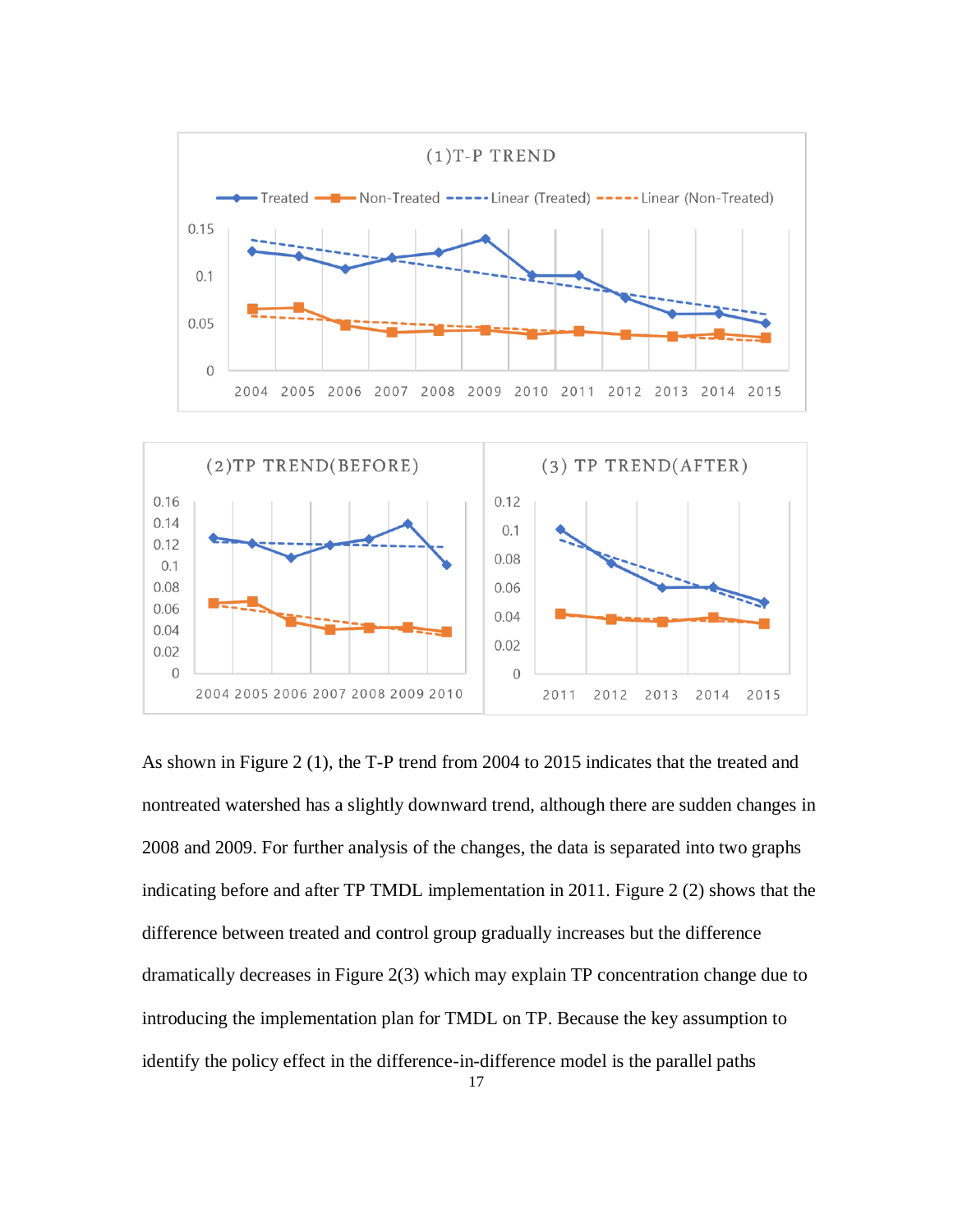assumption that the outcome in treated and non-treated groups would follow the same trend in the absence of treatment (Mora, 2012).

# 4.2 Finding of empirical data analysis

Table 5 presents the results of the analysis for the effect of the TP TMDL implementation.

|                       | $T-P$                    | <b>BOD</b>            | <b>COD</b>         |
|-----------------------|--------------------------|-----------------------|--------------------|
| DID                   | $-0.2742***$             | $-0.0278$             | $-0.0131$          |
| Temperature           | (0.04516)<br>$0.7613***$ | (0.0282)<br>0.5378*** | (0.0189)<br>0.0994 |
|                       | (0.2576)                 | (0.1609)              | (0.1082)           |
| Quantity              | $0.1153***$              | $-0.0152$             | 0.0038             |
|                       | (0.0211)                 | (0.0132)              | (0.0088)           |
| Human                 | 1.82*                    | $-7.24$               | $-1.69$            |
|                       | (1.01)                   | (6.33)                | (4.26)             |
| Livestock             | $-4.18*$                 | 3.05                  | 9.27               |
|                       | (2.26)                   | (1.41)                | (9.50)             |
| Industry              | $1.55**$                 | 4.74                  | 3.70               |
|                       | (7.61)                   | (4.76)                | (3.20)             |
| <b>LAND-VEGITABLE</b> | $0.0203***$              | $0.0076**$            | $-0.0028$          |
|                       | (0.0058)                 | (0.0036)              | (0.0024)           |
| <b>LAND-Rice</b>      | $0.0225***$              | $-0.0003$             | $-0.0031$          |
|                       | (0.0046)                 | (0.0029)              | (0.0019)           |

### Table 5: Estimation Results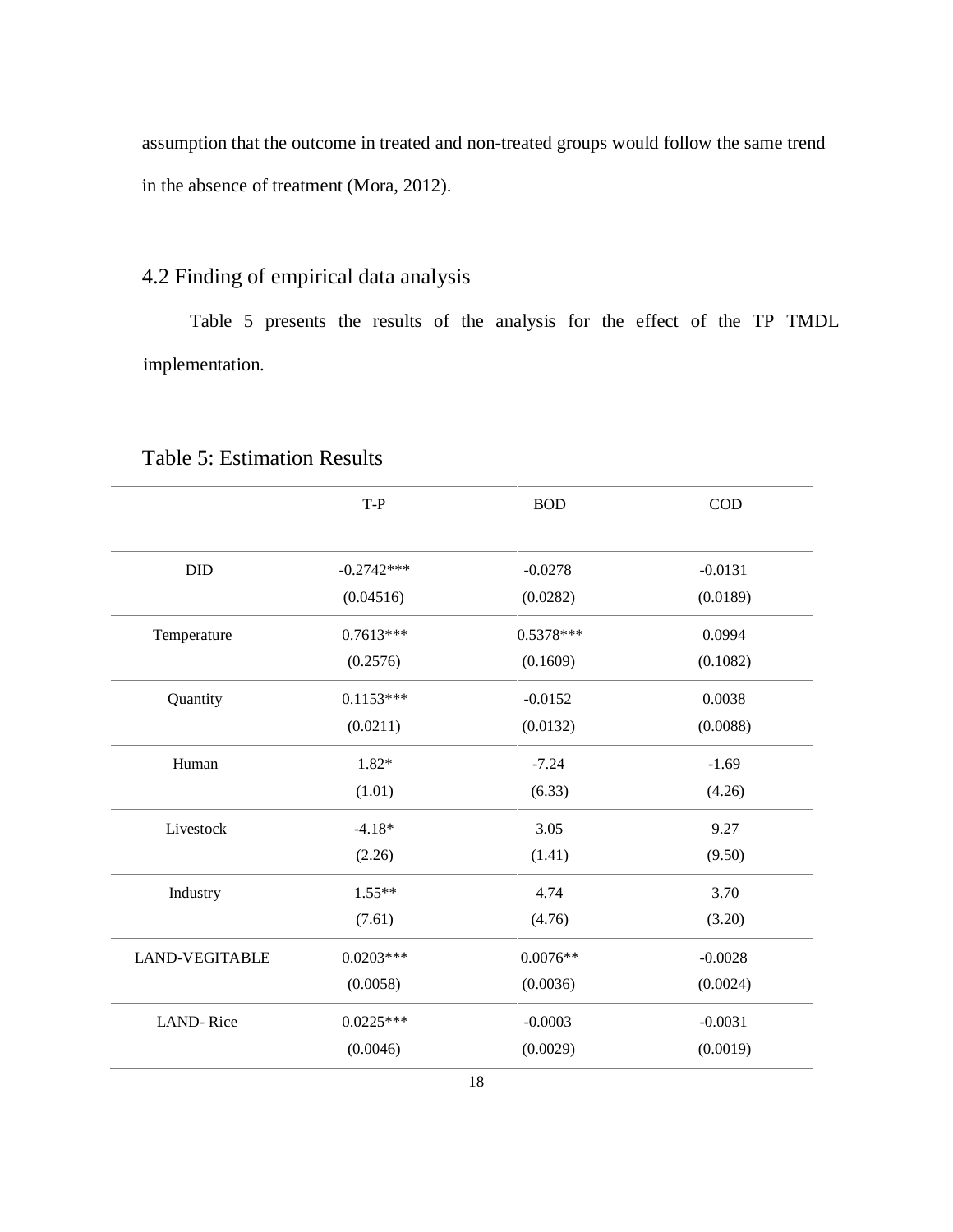| Forest      | $-0.0018**$  | $-0.0011**$  | $0.0011***$ |
|-------------|--------------|--------------|-------------|
|             | (0.0007)     | (0.0005)     | (0.0003)    |
| Constant    | $-6.7124***$ | $-1.6862***$ | $1.0113***$ |
|             | (0.7709)     | (0.4817)     | (0.3239)    |
| R-squared   | 0.3764       | 0.1317       | 0.2205      |
| observation | 660          | 660          | 660         |

Robust standard errors in parentheses

\*\*\* p<0.01, \*\* p<0.05, \* p<0.1

The coefficient estimates of the DID show a significantly negative value. This implies that the policy has a positive effect on reducing the TP concentration. Statistically, that means that there is strong evidence to reject hypothesis 1. In the result for the BOD and COD, the p-value of the coefficients exceeds the significant level meaning that the policy does not have a significant effect on the other water quality index. Therefore, it means that there is no strong evidence to reject hypothesis 2. The other variables, besides the DID, have a statistically significant relationship with the TP concentration as expected. Water characteristic variables, population variables, and industrial activity variables have positive relationships with the TP concentration. But contrary to the expectation the livestock variable has a negative relation with the TP concentration.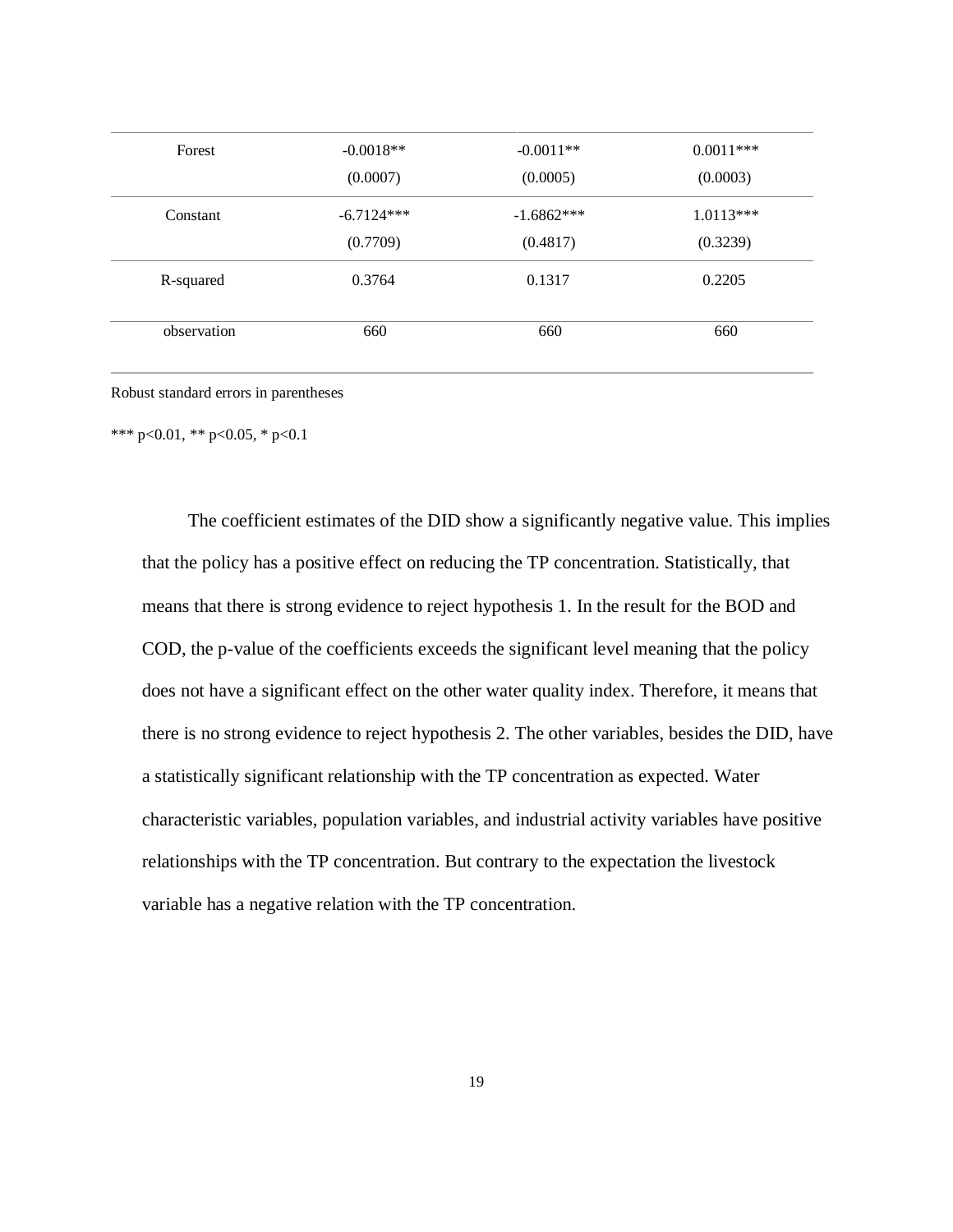#### 4.3. Implication

From the results, it can be said that the TP concentration is in a negative relation at the watersheds where the policy was implemented by the government. In other words, the policy was effective in reducing TP concentration. Specifically, these watersheds exceeded the target water quality. Therefore, the results are the reason for expanding policy to other upstream watersheds of drinking water resources. Meanwhile, the other water quality index (BOD, COD) does not show a statistically significant relationship with introduction of the implementation plan for TMDL on TP. Because this policy does not restrict BOD and COD sources directly. This indicates that each watershed needs to have own target substance that causes water quality problem in the area. For example, a watershed that has a problem with COD concentration should adopt the TMDL on COD assuming a TMDL on COD also has a negative effect on COD.

#### 5. Limitation

As Table 8 showed above, the density of TP ratio has been influenced by water temperature and quantity. These variables show significant seasonal variation. Especially in Korea, the characteristics of monsoon climate such as the localized torrential downpours frequently occur, and water temperature is very high during the dry period in summer. Therefore, for sophisticated analysis, these seasonal characteristics should be reflected in the analysis. However, annual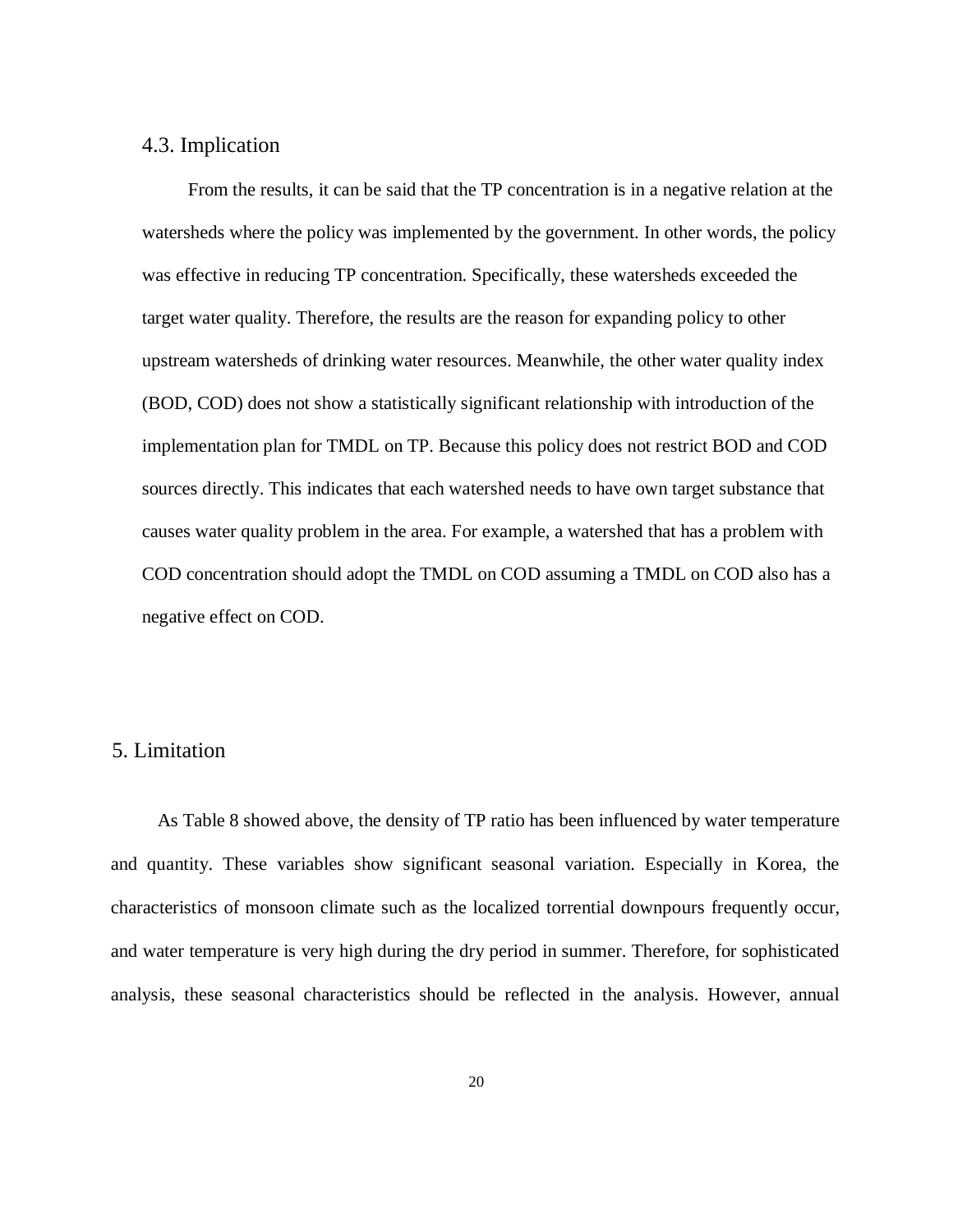average data for analysis were used in this study. Because of the restriction on the control data, this study could not examine the effect of seasonal factors on cyanobacteria blooms.

#### 6. Conclusion and Recommendation

This study aims to examine how the introduction of the implementation plan for TMDL on TP has impact on reducing TP concentration in the Republic of Korea. As shown in the above results, this policy has the statistically significant effect of reducing TP concentration in rivers. Meanwhile, there is no statistically significant effect on BOD and COD. It implies that the policy was well executed and meeting the policy objectives. The research results also suggest that the government should consider expanding its implementation to not only the region that failed to meet the targeted water quality but also the regions of drinking water resource.

Because of the restriction of the data, this study does not separate the effect of each river. If more data are accumulated through intensive monitoring, it is recommended that the analysis should be conducted again for each river because there is considerable difference in the factors controlling the water quality in each river.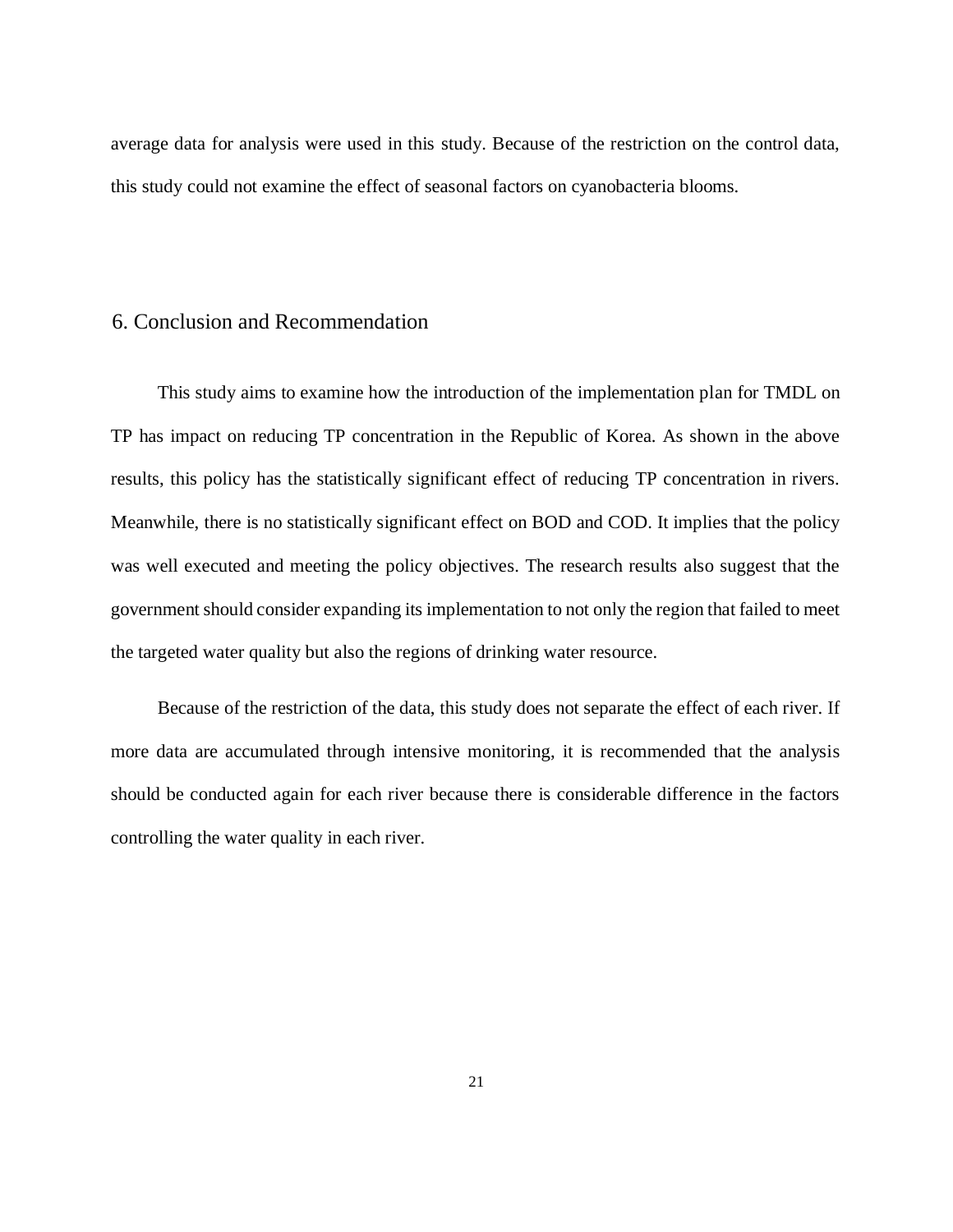#### References

- Agency, U.S. Environmental Protection (2018). Program Overview: Impaired Waters and TMDLs. https://www.epa.gov/tmdl/program-overview-impaired-waters-and-tmdls.
- Cha H. J (2014). Improvement Plan of Total Maximum Daily Loads for Customized Watershed Management. Korea University.
- Cho Y. C, Jin S. J, Choi H. J, Ryu M. H, & Yoo S. H (2016). Estimation of the Aesthetic and Environmental Costs of Algal Bloom. Environmental Policy, 228.

David, Bosch (2003). Total Maximum Daily Load. Sci-Tech Premium Collection, 13.

- HARRNESS (2005). Harmful Algal Research and Response: A National Environmental Science Strategy 2005–2015. Washington DC, 96 pp.: Ramsdell, J.S., D.M. Anderson and P.M. Gilbert (Eds.), Ecological Society of America.
- Hans W. Paerl & Timonthy G Otten (2013). Harmful Cyanobacterial Blooms: Causes, Consequences, and Controls. Environmental Microbiology, 1.
- H. Kenneth Hudnell (2010). The state of U.S. freshwater harmful algal blooms assessments, policy and legislation. Toxicon Vol55, 1024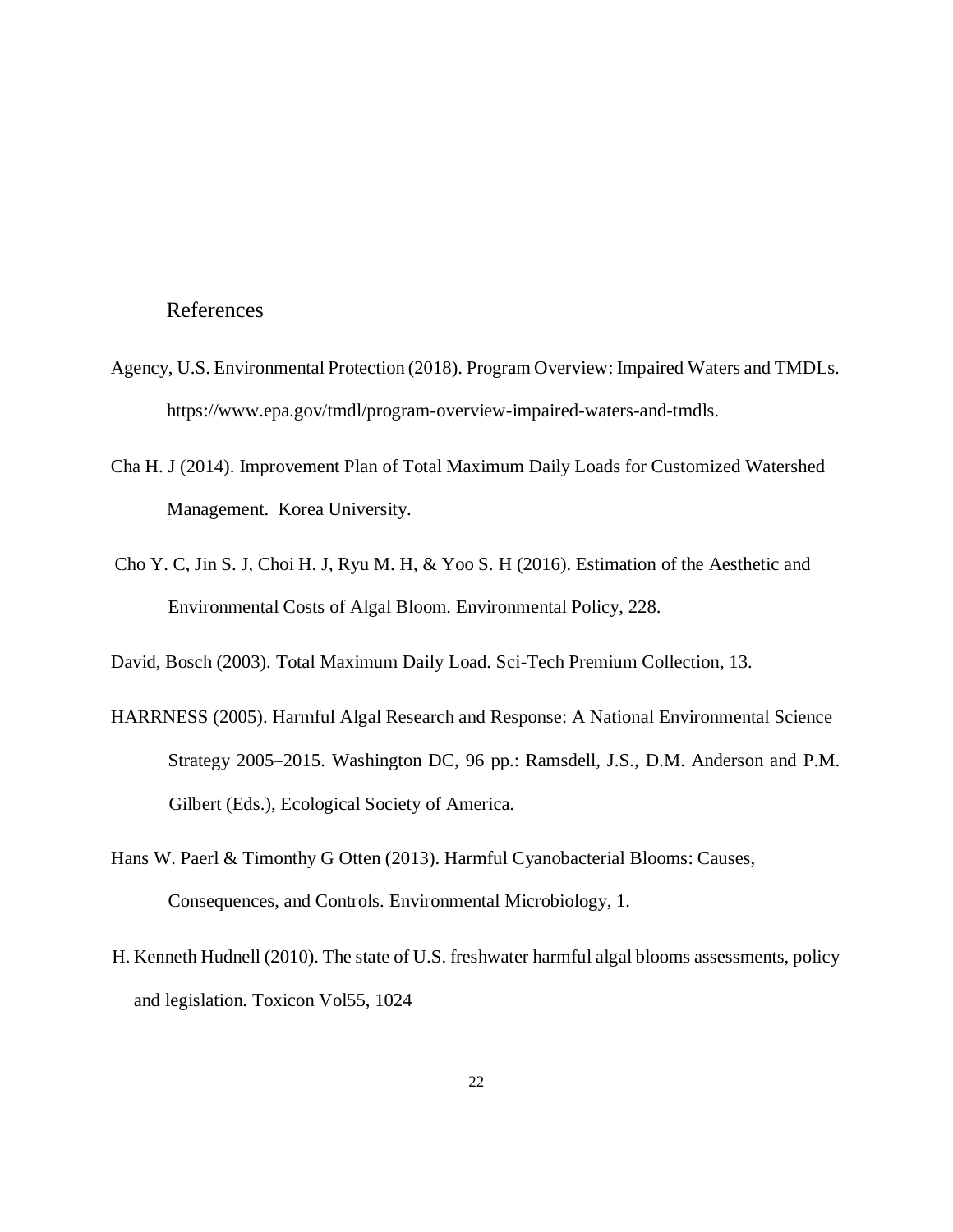- I. R. Falconer (1999). An Overview of problems caused by toxic blue-green algae (cyanobacteria) in drinking and recreational water. Environmental Toxicology, 5.
- John Hoornbeek, E. H. (2012). Implementing Water Pollution Policy in the United States: Total Maximum Daily Loads and Collaborative Watershed Management. Society and Natural Resources, 426.
- Juan M. Villa (2012). Simplifying the estimation of difference in differences treatment effects with Stata. Universtiy of Manchestrer
- Jules N. Pretty, Christopher F. Mason, and David B. Nedwell (2003). Environmental Costs of Freshwater Eutrophication in England and Wales. Environmental Science & Technology Vol 37, 201.
- Levine, S. N & Schindler, D W (1999). Influence of nitrogen to phosphorus supply ratios and physicochemical conditions on cyanobacteria and phytoplankton species composition in the Experimental Lakes Area, Canada. Canadian Journal of Fisheries and Aquatic Sciences Vol 56, 451-466.

MOE (2009). Total Water Pollution Load Management System. Ministry of Environment, Sejong

MOE (2017). 2017 White paper of Environment. Ministry of Environment, Sejong

MOE. (2017). Annual report on algae outbreak and response in 2016. Ministry of Environment, Sejong

MOE. (2017). The 2nd Water Environment Mast Plan. Ministry of Environment, Sejong

NIER (2006). TMDL Management System. Ministry of Environment, Inchon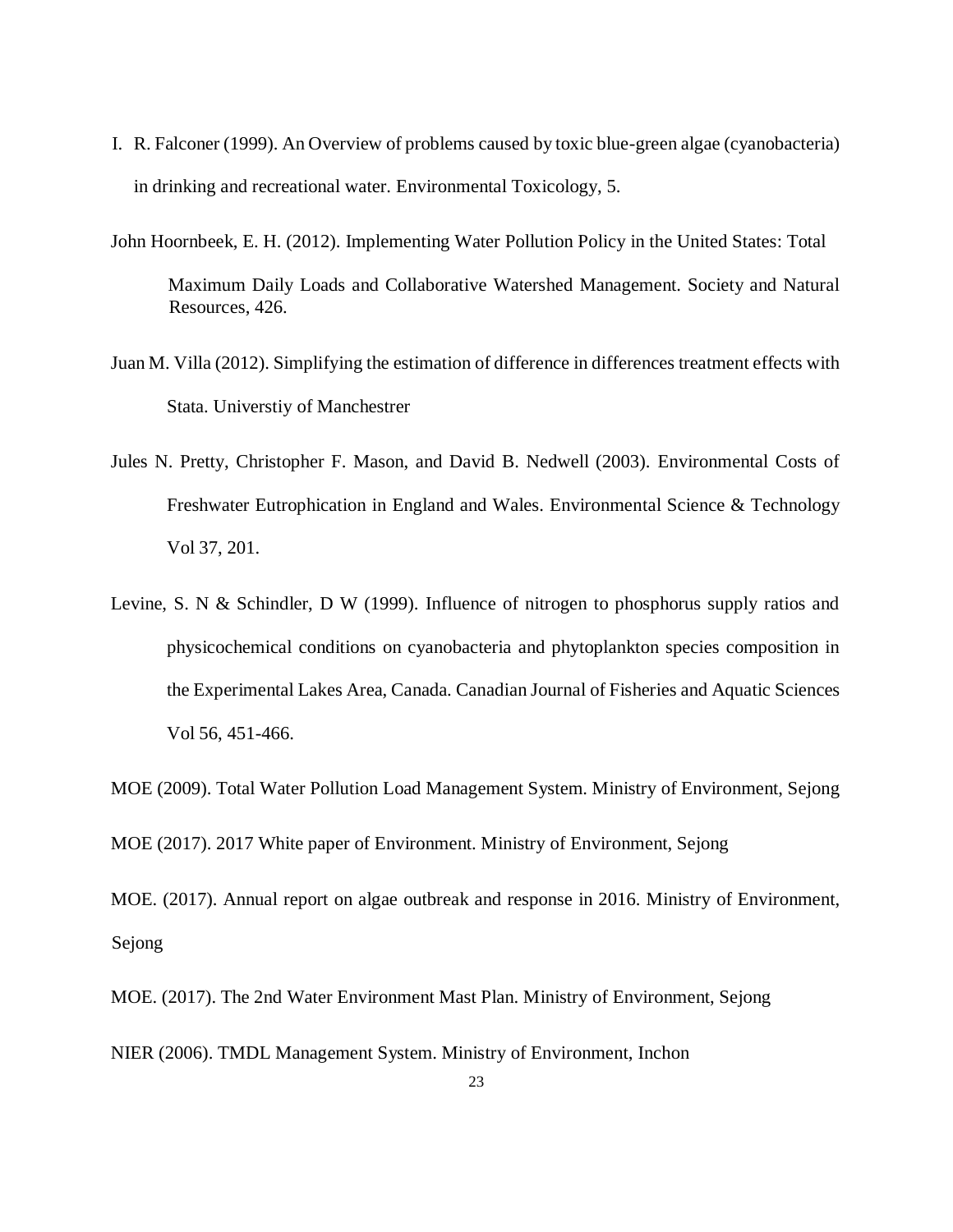NIER (2017). TMDL Evaluation Study for the four major rivers TMDL, Ministry of Environment, Inchon

Park, H. G (2014). The cause of Cyanobacterial bloom and method of reducing. Bulletin of Korean environmental preservation association, 17.

- Park H.S, Yon S. W, Chung S. W, and Hwang H. S (2016). Effect of Pollutants Control Measures in So-oak Watershed on the Control of Algae Growth in Dadecheong Reservoir. Environmental Impact Assess Vol 25, 249.
- Park J. D, Park J. S., and Lee S W (2008). Performance on 3 Year Implementation and Future. Inchon: National Institute of Environmental Research.
- Shin J. K, Cho K.-J, & Oh I. H (1999). Dynamics of Water Environmental Factors and Phytoplankton in Taechong Reservoir. Korean journal of environmental biology, 534
- Sylvain Merel, David Walker, Ruth Chicana. Shane Snyder, Estelle Baures, et al. (2013). State of knowledge and concerns on cyanobacterial blooms and cyanotoxins. Environment International, Elsevier, 59, pp.303-27.
- Susan Athey and Guido W. Imbens (2006). Identification and Inference in Nonlinear Differencein-Differences Models. Econometrica, Vol 74, No2, 431-497.
- Walter K. Dodds & Wes W. Bouska (2008). Eutrophication of U.S. Freshwaters: Analysis of Potential Economic Damages. Environmental Science & Technology Vol 43, 13.